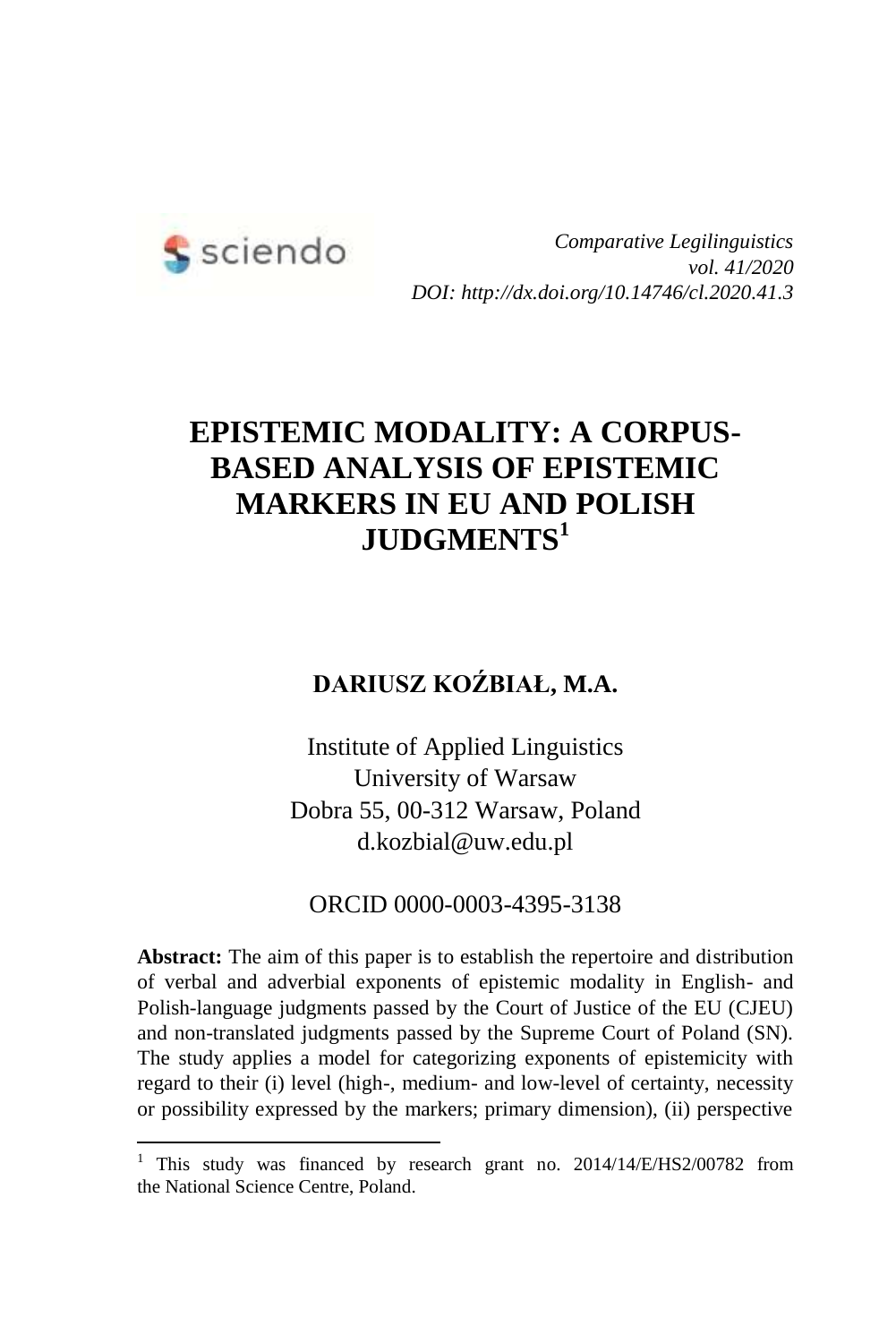(own vs. reported perspective), (iii) opinion (based either on facts or beliefs) and (iv) time (the embedding of epistemic markers in sentences relating to the past, present or future) (contextual dimensions). It examines the degree of intra-generic convergence of translated EU judgments and non-translated national judgments in terms of the employment of epistemic markers, as well as the degree of authoritativeness of judicial argumentation, and determines whether the frequent use of epistemic markers constitutes a generic feature of judgments. The research material consists of a parallel corpus of English- and Polish-language versions of 200 EU judgments and a corpus of 200 nontranslated domestic judgments. The results point to the high salience and differing patterns of use of epistemic markers in both EU and national judgments. The frequent use of high-level epistemic markers boosts the authoritativeness of judicial reasoning.

**Keywords:** epistemic modality; corpus study; judgments; Court of Justice of the European Union; Supreme Court of the Republic of Poland.

#### **MODALNOŚĆ EPISTEMICZNA – ANALIZA KORPUSOWA WYKŁADNIKÓW MODALNOŚCI EPISTEMICZNEJ W WYROKACH UNIJNYCH I KRAJOWYCH**

**Abstrakt:** Celem pracy jest ustalenie zasobu i dystrybucji czasownikowych i przysłówkowych wykładników modalności epistemicznej w angielsko- i polskojęzycznych tłumaczeniach wyroków Trybunału Sprawiedliwości UE (CJEU) i nietłumaczonych wyrokach Sądu Najwyższego RP (SN). W badaniu wykorzystano model kategoryzacji wykładników modalności epistemicznej pozwalający na ich klasyfikację ze względu na (i) intensywność (wysoką, średnią bądź niską, tj. stopień pewności, konieczności albo prawdopodobieństwa wyrażany przez poszczególne wykładniki; wymiar podstawowy), (ii) perspektywę (własną bądź przytaczaną), (iii) opinię (opartą na faktach albo przekonaniu), a także (iv) czas (przeszły, teraźniejszy, przyszły) (wymiary kontekstowe). Badanie miało na celu ustalenie wewnątrzgatunkowego stopnia dopasowania tłumaczonych wyroków unijnych do nietłumaczonych wyroków krajowych pod względem występowania wykładników modalności epistemicznej, określenie stopnia autorytatywności argumentacji sędziowskiej oraz stwierdzenie, czy częste występowanie wykładników stanowi cechę gatunkową wyroków. Materiał badawczy obejmuje równoległy korpus 200 wyroków unijnych przetłumaczonych na język angielski i polski oraz korpus 200 wyroków krajowych. Wyniki badania wskazują na istotną wagę wykładników o wysokiej intensywności zarówno w wyrokach unijnych, jak i krajowych. Stwierdzono, że częste użycie wykładników modalności epistemicznej o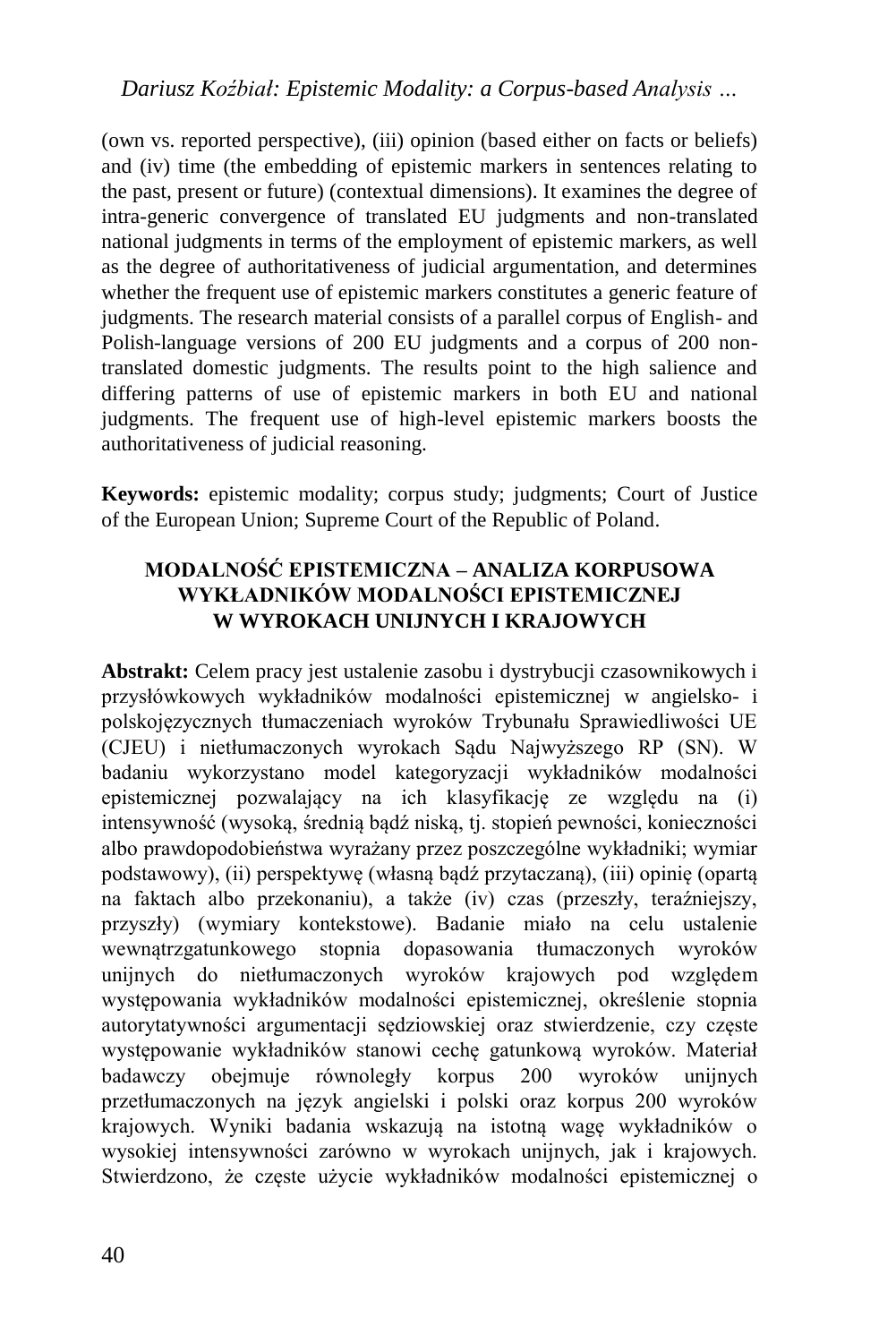#### *Comparative Legilinguistics 41/2020*

wysokiej intensywności podnosi poziom autorytatywności argumentacji sędziowskiej.

**Słowa klucze:** modalność epistemiczna; badanie korpusowe; wyroki; Trybunał Sprawiedliwości Unii Europejskiej; Sąd Najwyższy.

## **1. Introduction**

-

The overall aim of this paper is to investigate how epistemic modality is employed by judges in EU judgments translated into English and Polish and non-translated Polish judgments. In particular, it aims to construct a catalogue of markers of epistemic modality specific to judicial language and analyze their distribution. The application of a model for categorizing exponents of epistemicity with regards to their (i) level (primary dimension), (ii) perspective, (iii) opinion and (iv) time (contextual dimensions) serves the purpose of establishing the degree of intra-generic convergence of translated EU judgments and non-translated national judgments in terms of the employment of epistemic modality markers, with particular attention paid to the degree of authoritativeness of EU and Polish judges' argumentation. Lastly, the study aims to establish whether the frequent use of exponents of epistemic modality may be perceived as a distinctive feature of the genre of judgments issued within the EU legal system and the legal system of Poland as an EU Member State.

The idea to conduct an in-depth study of markers of epistemic modality arose after the observation made in the course of the analysis of the lists of top 100 words and top 50 content words created using the non-sampled EU and domestic corpora within the framework of the Polish Eurolect project<sup>2</sup> (cf. Section 3). The lists showed an unusually high frequency of occurrence<sup>3</sup> of the impersonal modal

<sup>&</sup>lt;sup>2</sup> For more information, please consult https://eurolekt.ils.uw.edu.pl/.

<sup>&</sup>lt;sup>3</sup> In the non-sampled corpus of 897 CJEU judgments (issued in the period of 2011– 2015) the modal verb *należy* [(one) must/should] appears 4192 times per million words (pmw), being the  $20<sup>th</sup>$  most frequent word in the corpus, whereas in the nonsampled corpus of 2564 Polish judgments (issued in the same period) it appears 1150 times pmw, being the  $88<sup>th</sup>$  most frequent word in the corpus.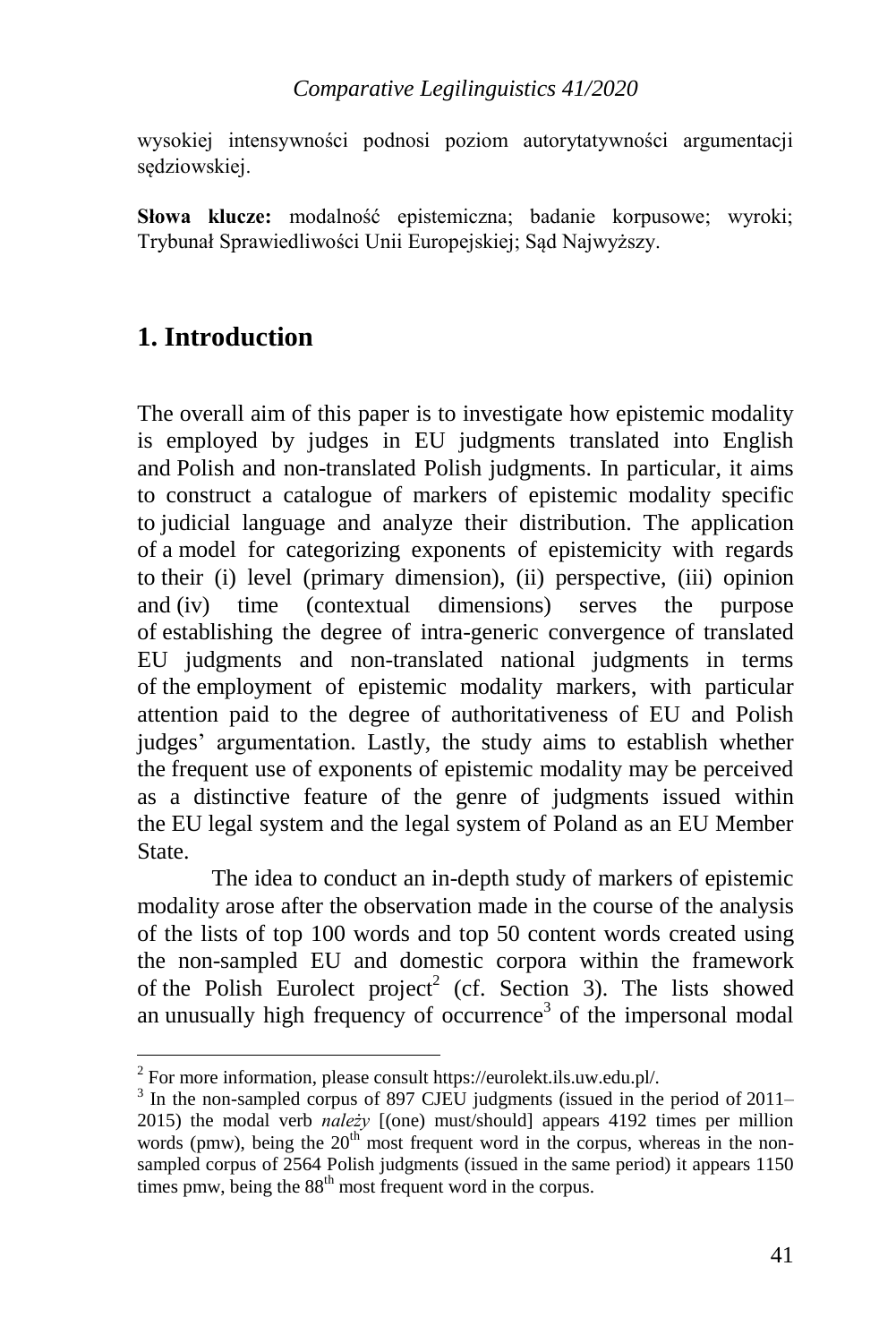verb *należy<sup>4</sup>* [(one) must/should, with the pronoun *one* referring to the speaker/writer or representing people in general]:

> (1) *Należy również zauważyć, iż z utrwalonego orzecznictwa Trybunału wynika, że wyrok wydany przez Trybunał w trybie prejudycjalnym wiąże sąd krajowy w zakresie dotyczącym wykładni lub ważności rozpatrywanych aktów instytucji Unii przy rozstrzyganiu sporu w postępowaniu głównym (...).* [It **must** also be borne in mind that it is settled case-law of the Court that a judgment in which the latter gives a preliminary ruling is binding on the national court, as regards the interpretation or the validity of the acts of the EU institutions in question, for the purposes of the decision to be given in the main proceedings  $(...)$ <sup>5</sup> (CJEU C-62/14)

> (2) *W wyroku należy więc określić konkretne czynności (zachowania), które pozwany powinien przedsięwziąć w celu usunięcia skutków naruszenia.* [Therefore, the judgment **should** specify the specific actions (behavior) that the defendant should take to remove the effects of the infringement.] (SN II CSK 747/13)

The frequent use of this modal in the frame *należy \*, że* [(it) must/should \* that] strengthens the impersonal character of judgments, but, at the same time, does not express any direct deonting meaning, but rather epistemic. According to the Great Dictionary of Polish [WSJP], the modal verb *należy* [(one) must/should] conveys the speakers's (writer's) conviction that the action expressed by the verb in the infinitive following that modal is natural and obvious in a given situation (cf. entry *należy* in WSJP). Bralczyk (1978: 48) perceives the verb as increasing the degree of universal, self-evident nature of the proposition expressed with its help, thus potentially raising the audience's willingness to accept a given proposition. Used by the courts, the verb refers to the self-evident nature of the courts' propositions made based on the interpretation of (primary and secondary) legislation and existing case-law. The same pertains to the synonymous (but generally less frequent) impersonal modal verb *trzeba*  [(one) should/must]:

l

<sup>4</sup> Excluding occurrences carrying the meaning *to belong to sth/sb.*

<sup>&</sup>lt;sup>5</sup> Parallel sentence from the English-language version of the C-62/14 judgment.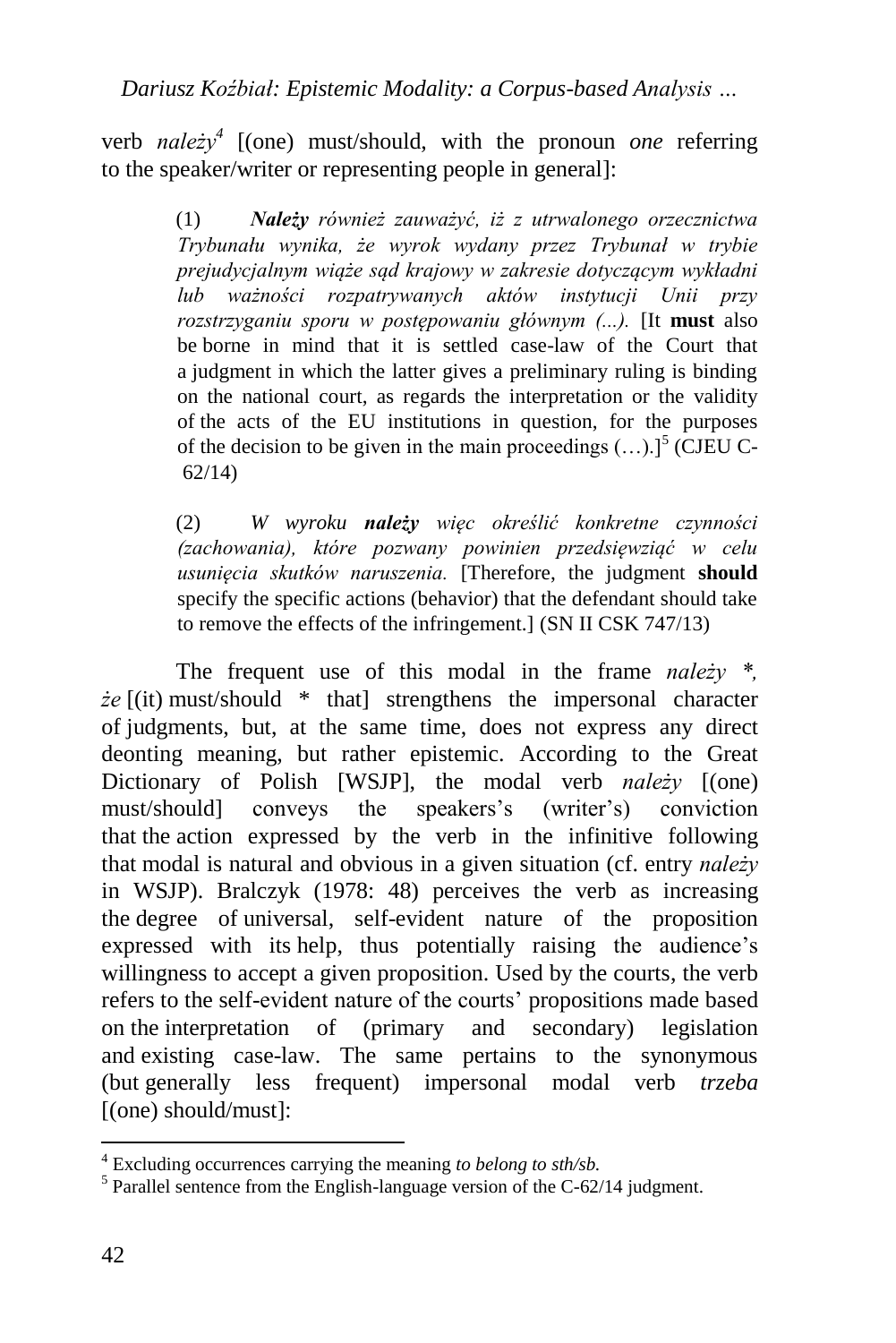(3) *W tym względzie zgodnie z orzecznictwem przypomnianym w pkt 46–51 niniejszego wyroku należy ustalić wartość sprzedaży, którą trzeba<sup>6</sup> uwzględnić (...).* [In that regard, it is important, in accordance with the case-law referred to in paragraphs 46 to 51 above, to determine the value of sales to be taken into account (…).] (CJEU C-231/14 P)

(4) *Decydujące więc znaczenie trzeba przypisać normalnemu, funkcjonalnemu związkowi podejmowanych przez podmiot gospodarczy czynności z realizacją zadań stanowiących przedmiot jego działalności.* [The decisive significance **must** be attributed to the normal, functional relationship of the activities undertaken by the economic entity with the implementation of tasks that are the subject of his activity.] (SN V CSK 295/14)

Based on the above, it was determined that a thorough corpusbased investigation into the nature of epistemic modality and its exponents in EU and domestic judgments would further benefit the description of the genre. For want of space, the study is limited to verbs and adverbs which have been observed to express explicit epistemic meanings.

### **2. Epistemic modality and related studies**

1

There are various types of modality, for instance, deontic, epistemic and evidential modality (cf. Palmer 2001), hence it is difficult to design a consistent methodology regarding the identification of strictly epistemic markers. This warrants a preliminary description of the basic types of modality. Deontic modality is used to express obligation and permission (Palmer: 7–10), e.g. *mieć obowiązek*  [to be required to] (Matulewska 2010: 77), whereas epistemic modality is used to state judgments about the factual status of the proposition with regard to possibility, necessity, or certainty, e.g. *niewątpliwie* [undoubtedly], *z pewnością* [with certainty],

 $6$  In this case the verb has no equivalent in the English-language version of the same judgment, as illustrated in the translation.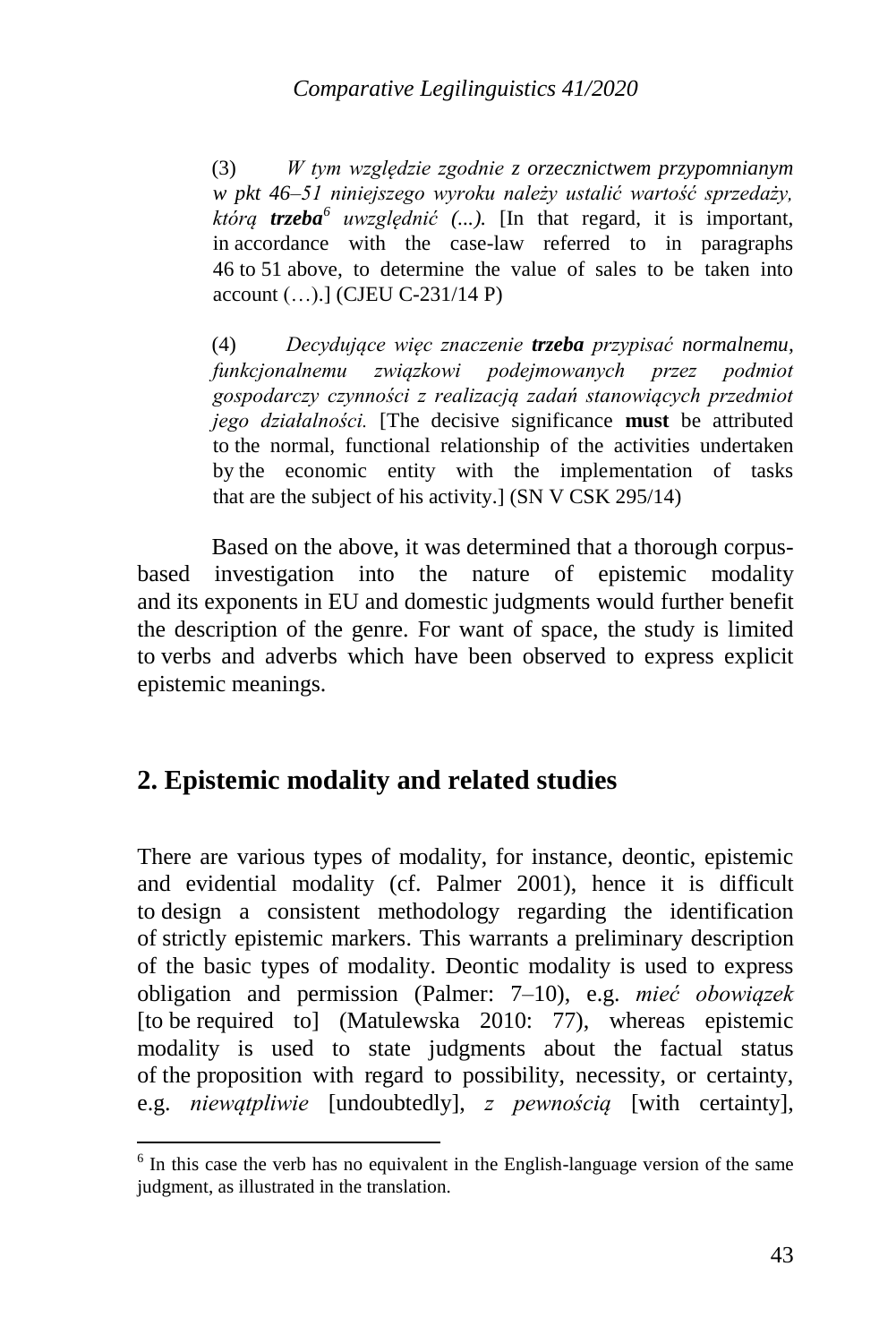*zapewne* [probably], and evidential modality is used to indicate the source of evidence for the factual status of propositions in the case of the latter, e.g. *podobno* [apparently], *jakoby* [purportedly], *widocznie* [evidently] (Wiemer 2006: 9, after Żabowska 2008: 378). Exponents of deontic modality are, therefore, easily recognizable and can be readily told apart from epistemic and evidential markers, the distinction of which is more problematic. The pertinent question here is whether a combined examination of epistemic and evidential markers of modality can be justified.

Only recently Polish linguists have started to draw their attention to the seemingly obvious connection between epistemic and evidential modality (cf. Stępień 2008, Żabowska 2008). In this analysis, I examine evidential markers as a sub-class of epistemic markers (cf. Żabowska 2008, Rozumko 2017: 76)<sup>7</sup>. As regards markers belonging to the class of verbs, I perceive verbs such as: *uznawać* [to accept], *stwierdzać* [to note/find], *twierdzić* [claim], *sądzić* [to believe], *brać/wziąć pod uwagę* [to take into account], and *uważać, że* [consider] (cf. Danielewiczowa 2002) as markers of epistemicity, however, it must be noted that they possess a substantial evidential element, as they are oftentimes used to report on other speakers' propositions (reported perspective, cf. Section 4). Such verbs may also be regarded as primarily epistemic due to the fact that knowledge obtained by the speaker (writer) from someone else becomes their own source of knowledge after confronting the obtained information with one's own reasoning, thoughts, assumptions, etc. (Żabowska 2008: 382–383).

In the present study, verbal and adverbial exponents of epistemic markers (including evidential markers as a sub-class of epistemic modality) either (1) express the courts' attitude or stance towards the validity of the propositional content with regard to possibility, necessity, or certainty based on evidence, reasoning, or beliefs and attitudes (cf. Bralczyk 1978, Palmer 1979, Nuyts 2001, Danielewiczowa 2002), or (2) identify the source of knowledge by which the court forms a proposition. Exponents of epistemic modality are also gradable alongside an epistemic continuum of high-, medium-, and low-level and categorizable according to the three

l

<sup>&</sup>lt;sup>7</sup> Wiemer (2006: 10) assumes that most evidential markers in Polish contain an epistemic element.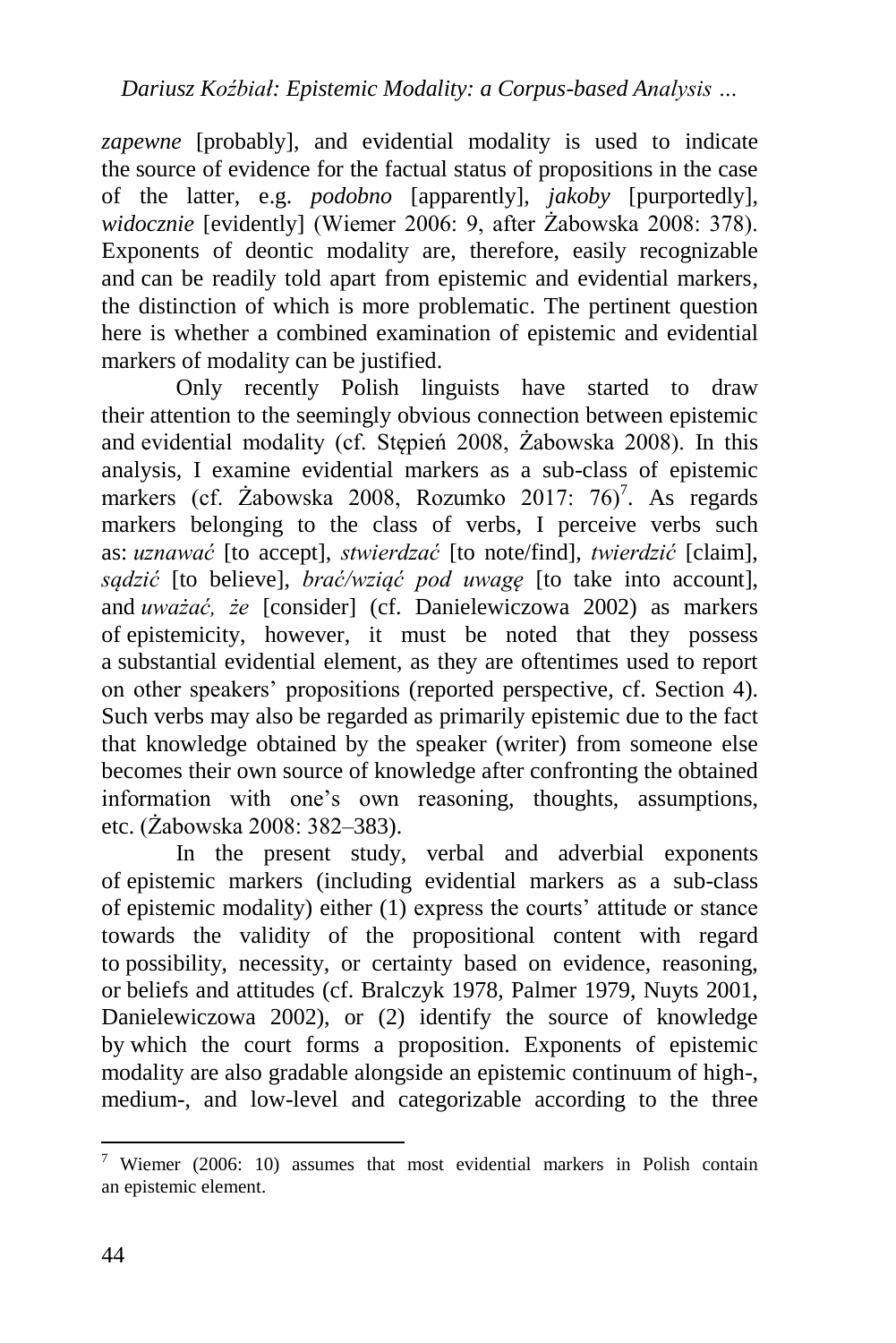contextual dimensions of perspective, opinion and time (cf. Bralczyk 1978, Grzegorczykowa 1998: 44, 2001: 132-133, Huddleston & Pullum 2002: 768, Halliday and Matthiessen 2004, Rubin 2010, Cheng and Cheng 2014, cf. Section 4).

So far, there have not been many large-scale studies conducted on corpora of judicial texts, in particular judgments. However, it is worth mentioning a few of the most influential ones, in order to set the context for this study. In the Polish research, there are several works by researchers who investigated epistemic modality – the most comprehensive one is Szczyrbak's (2017) chapter on the use of modal adverbs of certainty for argumentative purposes in a parallel corpus of English and Polish language versions of Opinions of Advocates General, in which she concludes that both of the language versions display divergent visibility levels of their authors and rhetorical force. There are also several papers written by Goźdź-Roszkowski (2017a, 2017b) in which he studies stance-related head nouns (e.g. *fact*, *belief*, *notion*) followed by a nominal complement in the form of *that*-clause in two comparable legal settings: the opinions handed down by the US Supreme Court and the judgments issued by Poland's Constitutional Tribunal. He concludes *inter alia* that facts expressed with the semantic sequence *fact that* are used to make epistemic and evaluative judgments and that nouns found in the *N that*  pattern are used to perform various discourse functions. He also states that evaluation plays a central role in judicial writing and that these nouns are also used to signal sites of contention. Together with Pontrandolfo (2014), he also analyzes evaluative adjective patterns in American and Italian judgments delivered by supreme courts. His study shows that adjectives also frequently carry epistemic meaning. Examples of such adjectives extracted from the current corpora include, for instance, *ewidentny* [evident], *słuszny* [right], and *nieistotny* [irrelevant].

There are also other works on the topic which are authored by foreign researchers – the most notable one is Cheng and Cheng's (2014) paper on implicit/explicit and subjective/objective epistemic modality in Hong Kong's and Scotland's judicial discourse, in which epistemic markers are also classified into high-, median-, and lowlevel. Zajnilović's (2015) paper on the lexical marking of epistemic modality in summaries of the European Court of Human Rights judgments proposes a set of criteria for the identification of modal and evidential values of lexical verbs, i.e. the degree of commitment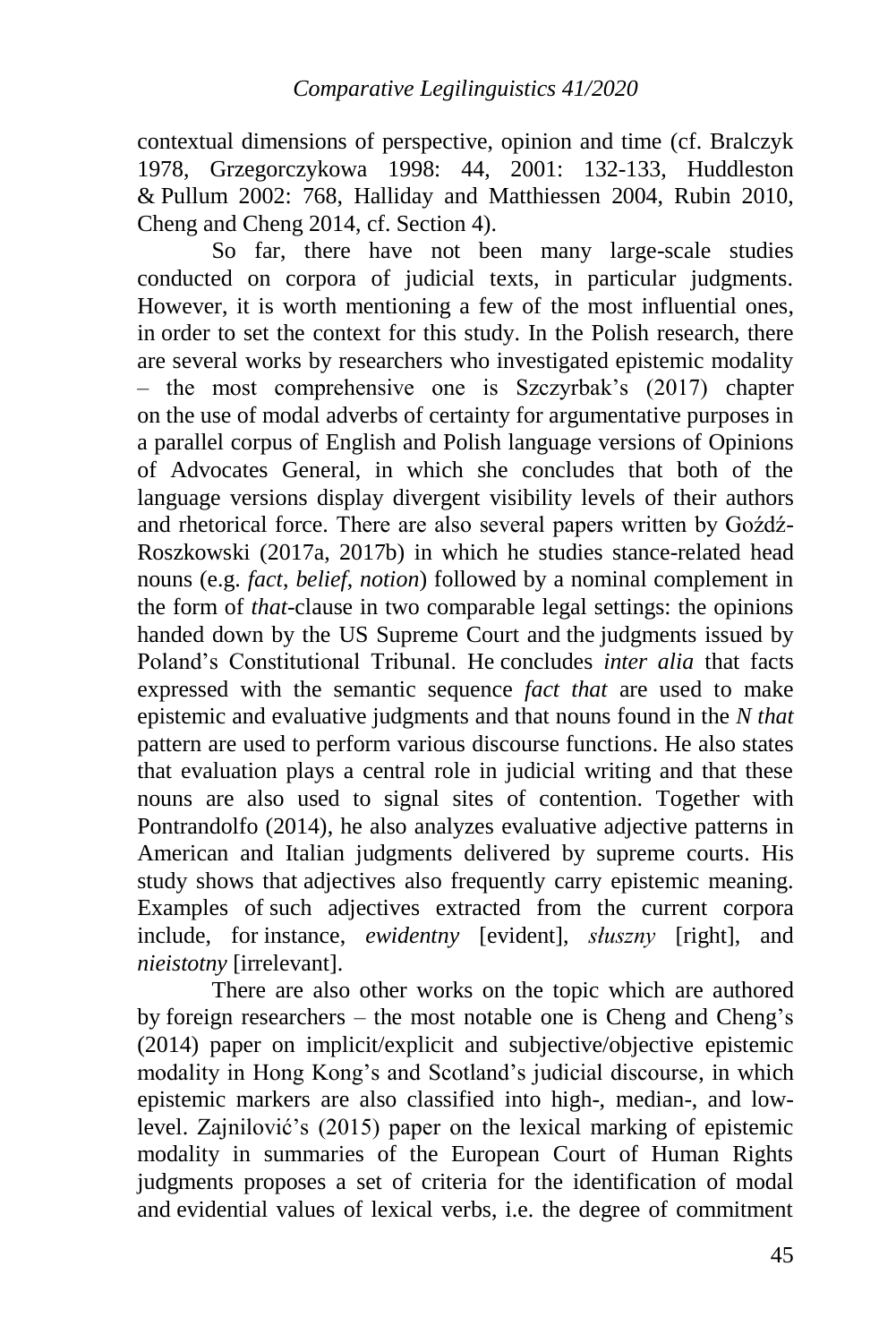to the truth-value of the proposition, subjectivity, performativity and interactions in the epistemic-evidential domain. Kanté (2010), similarly to Goźdź-Roszkowski (2017a, 2017b), also studies head nouns (e.g. *fact*, *allegation*, *evidence*, *view*, etc.) acting as modal stance markers in various types of noun complement clauses on a linguistic corpus comprising papers from the Journal of English Linguistics and a legal corpus made up of transcriptions of courtroom interactions and reports. Kanté confirms that nouns used to govern complement *that*-clauses involve modality and lend themselves to a modal classification, allowing the speaker/writer to express a personal position on the propositional content. There are also several works by Mazzi, who focuses on the reportive verb *to hold* which signals authoritative stance taken by the court or equally authoritative reported argumentation of another court in judgments delivered by the Court of Justice of the EU, the House of Lords (UK) or Ireland's Supreme Court (Mazzi 2007b), as well as attitudinal qualification in the judicial discourse of CJEU and Irish Supreme Court judges in the form of hedges (e.g. *it would be*) and boosters (e.g. *undoubtedly*, *clearly*, *indeed*, *no doubt*, *it must be held that*), which constitute tools used by the speaker/writer to express tentative or strong commitment to their own propositions (Mazzi 2015).

The present study furthers the existing research by focusing on the trichotomous division of epistemic markers into high-, medium-, and low-level markers and studying their distribution in translated EU judgments and non-translated national judgments.

## **3. Material**

The present study is based on a sampled version of a corpus of EU judgments translated into Polish and English and non-translated Polish SN judgments which was compiled within the framework of the Polish Eurolect Project at the turn of 2015 and 2016 (cf. Biel 2016). The sampling procedure was used, in order to keep the number of generated concordances within manageable boundaries. As a result of the sampling procedure, both EU corpora contain ca. 22% of all texts comprised in the original corpus of translated judgments, i.e. 897 judgments, whereas the sampled corpus of non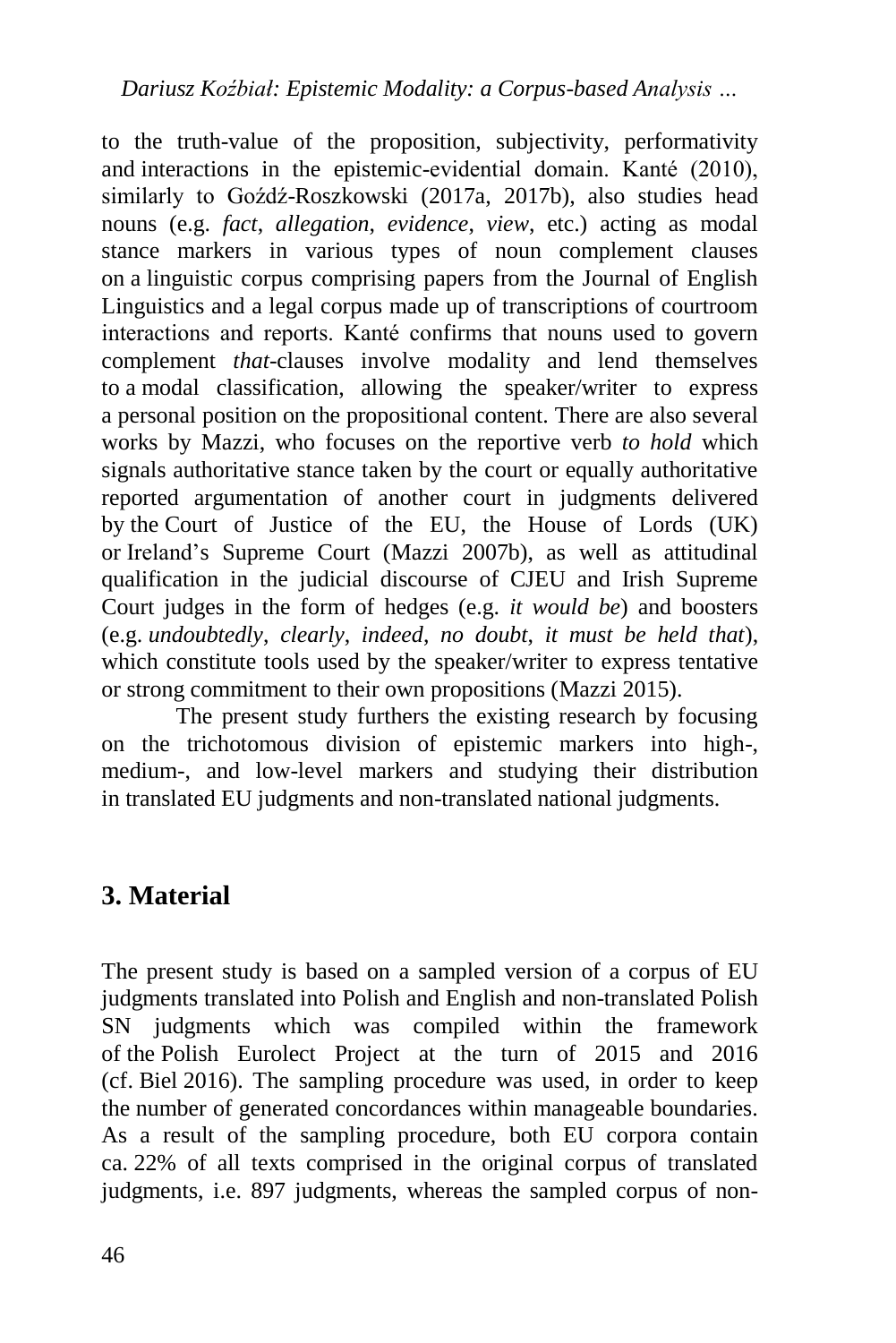translated domestic judgments contains ca. 8% of all texts found in the original corpus of non-translated judgments, i.e. 2564 judgments.

The judgments issued by the Court of Justice were downloaded in the corresponding Polish- and English-language versions from the CJEU's on-line repository of judgments<sup>8</sup>, whereas judgments passed by the Polish Supreme Court were downloaded from the Court's own case-law database<sup>9</sup>. All judgments in the respective corpora were issued in the period from 2011 to 2015, so as to guarantee representativeness and comparability of both EU and domestic case-law. In each of the corpora, there are 40 judgments from each year of the publication period. They also contain the same number of texts (200); however, in this case this requirement has led to differing sizes of the EU corpora and the domestic corpus, as the latter contains a markedly lower number of tokens than both EU corpora.

Table 1. Corpus design

1

| Corpus name                                                              | Time<br>depth | <b>Texts</b> | <b>Tokens</b> |
|--------------------------------------------------------------------------|---------------|--------------|---------------|
| PL-EU Court of Justice judgments                                         | 2011-2015     | 200          | 1,027,533     |
| EN-EU Court of Justice judgments<br>(reference corpus no. 1)             | 2011-2015     | 200          | 1,200,329     |
| PL-DOMESTIC<br>Supreme<br>Court<br>judgments<br>(reference corpus no. 2) | 2011-2015     | 200          | 465,409       |

The results (frequencies of occurrence) were normalized to one million words to further ensure their comparability $10$ .

<sup>8</sup> http://curia.europa.eu/juris/recherche.jsf?language=en

<sup>9</sup> http://www.sn.pl/orzecznictwo/SitePages/Baza\_orzeczen.aspx

 $10$  In order to verify whether the application of the PL-DOMESTIC corpus with a total of 465,409 tokens did not skew the results due to having a lower number of tokens than each of the EU corpora, another version of the former corpus was created, which had a total of 1,285,755 tokens (500 texts). Several randomly chosen exponents of modality frequently occurring in the PL-DOMESTIC corpus (cf. Section 5) were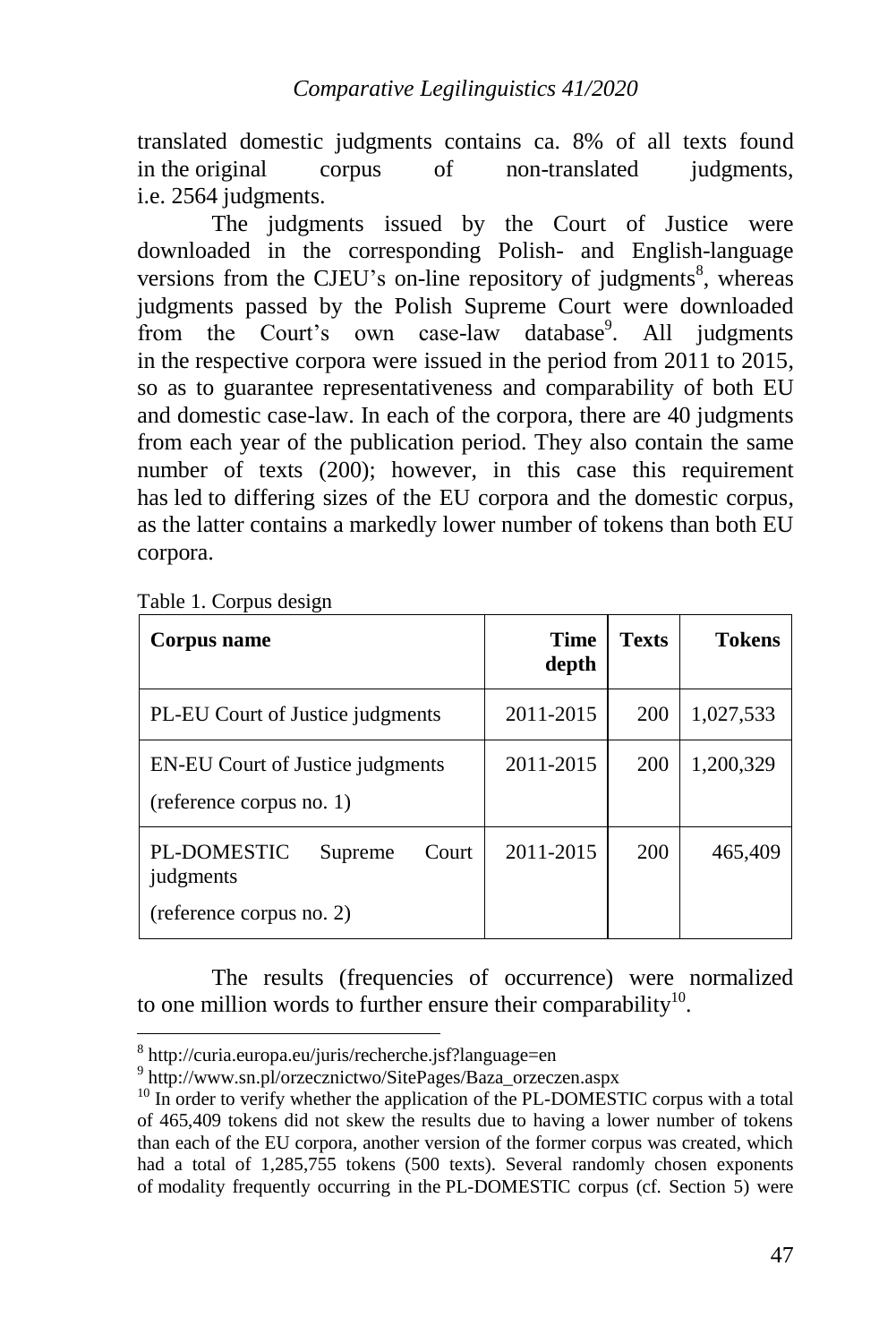## **4. Methodology**

Two main criteria were used to create an extensive list of possible exponents (markers) of epistemic modality. Firstly, the markers were required to qualify the truth-value of propositions in an explicit manner, thus revealing the perspective and attitude of the epistemic subject as regards the possibility, necessity, or certainty (cf. Bralczyk 1978, Danielewiczowa 2002). Secondly, the markers needed to belong to two groups of word classes, namely verbs and adverbs (or particles) $^{11}$ .

Prior to conducting the distributional analysis, it was necessary to create an extensive (but certainly not all-inclusive) list of possible exponents of epistemicity to be found in the language of judgments. The basic list was created with the help of the on-line corpus tool Sketchengine (Kilgariff et al. 2014), which was used to create two lists of verbs and adverbs<sup>12</sup> based on automatically lemmatized versions of the respective corpora. Then, the lists were examined with respect to the presence of any epistemic meaning by analyzing the context of use of individual verbs and adverbs, and words carrying such meaning were put on a search list to be later fed into Wordsmith Tools 7.0 (Scott 2017). In order to verify the lists, obtained Wordsmith Tools 7.0 was also used to create lists of top 3000 words, one for every corpus. These lists were also examined in respect of words expressing epistemic meaning. On top of that, the lists of possible epistemic markers were supplemented by exponents found in the literature, *inter alia* the works of Bralczyk 1978, Rytel 1982, Grochowski 1986, Tutak

<u>.</u>

also searched for using the domestic corpus with 500 texts. It was observed that the normalized frequencies obtained using the corpus of 200 domestic judgments and the corpus of 500 domestic judgments converge at a very similar level, thus not distorting the results and allowing for comparability of the domestic corpus (with a total of just 465,409 tokens) and the EU corpora.

 $11$  This study is limited to two word classes due to space constraints, however, future analyses should also take into account other word classes, such as adjectives and nouns (cf. Pontrandolfo and Goźdź-Roszkowski 2014, Goźdź-Roszkowski 2017a, 2017b), as they have also been observed to carry various shades of epistemic meanings.

<sup>&</sup>lt;sup>12</sup> The respective commands used for this purpose are as follows:  $.*\rightarrow$  for verbs and  $*$ -*a* for adverbs.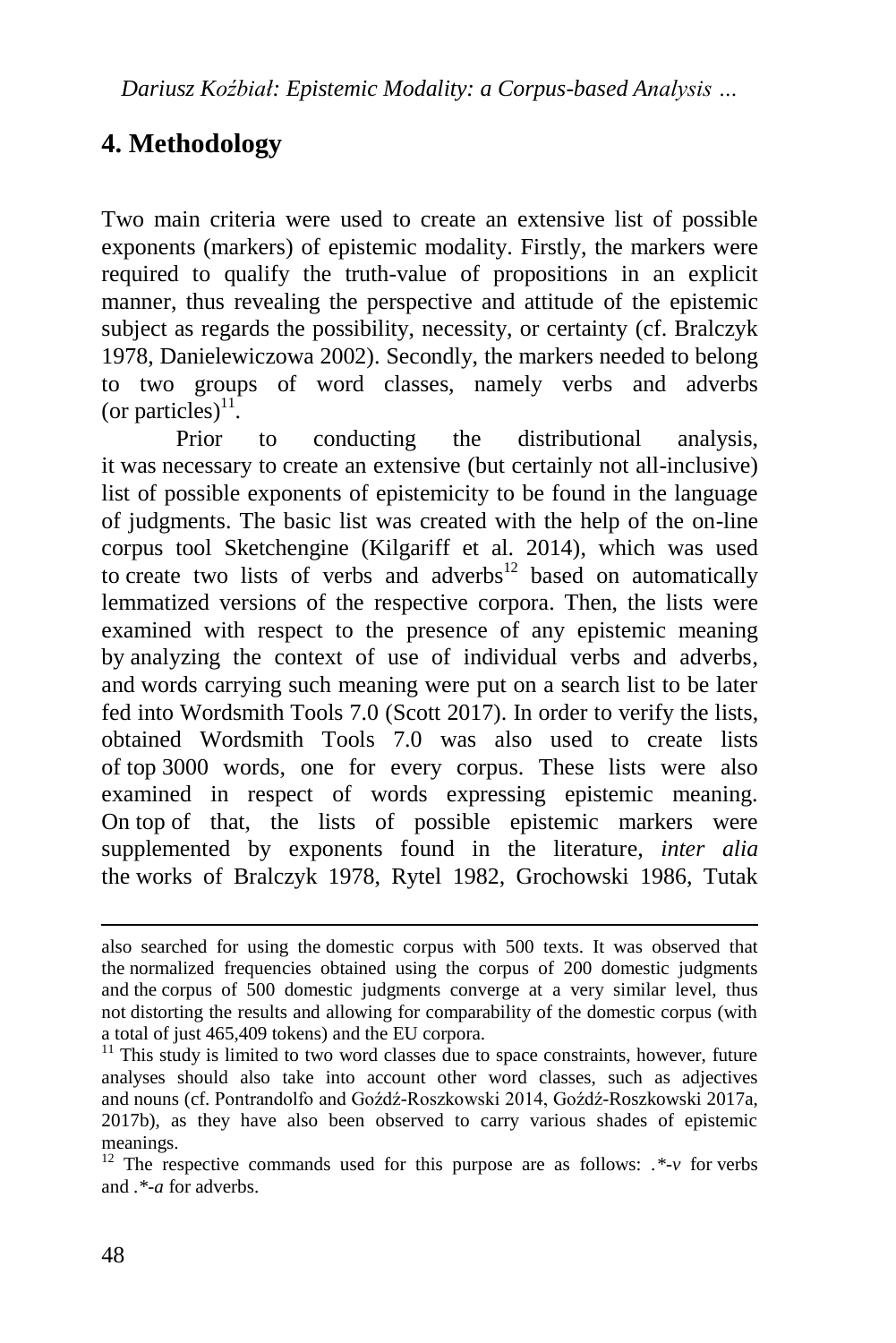2003, Wierzbicka 2006, Danielewiczowa 2002, 2008a, 2008b, Żabowska 2008, 2013, Rozumko 2013, 2016, 2017, Grochowski, Kisiel and Żabowska 2014, Warchał 2015, and the Wielki słownik języka polskiego PAN [WSJP] which was used to verify the epistemic status of certain problematic exponents<sup>13</sup>. English equivalents of Polish markers were identified using a parallel sub-corpus of 10 PL-EU and 10 EN-EU judgments in AntPConc (Anthony 2017). The list of epistemic markers was then used to search the corpora and to categorize the identified markers in terms of their level (primary dimension) and to examine the three contextual dimensions of individual exponents, that is perspective, opinion, and time. The model used to manually categorize verbal and adverbial epistemic markers has originally been developed by Rubin (cf. Rubin, Kando and Liddy 2004, Rubin 2006, 2010) and used to categorize explicit epistemic markers of (un)certainty found in news articles – in the present analysis, it still comprises four perspectives, with the main difference being that the primary dimension, Level, does not contain five different levels (absolute, high, moderate, low certainty and uncertainty, cf. Rubin 2010: 536) or four (absolute, high, moderate, and low, cf. Rubin, Kando and Liddy 2004), but only three, which are discussed below.

The figure below presents the dimensions used to classify epistemic markers found in EU and Polish judgments (cf. Figure 1).

1

 $13$  Entries in the WSJP dictionary contain a separate "meaning" category which can be used to substantiate the epistemicity of problematic markers. Markers conveying various shades of epistemic meaning are usually described as *wyrażenia epistemiczne* [epistemic expressions] or *wykładniki oceny prawdziwości sądu*  [exponents of the truth-value of propositions].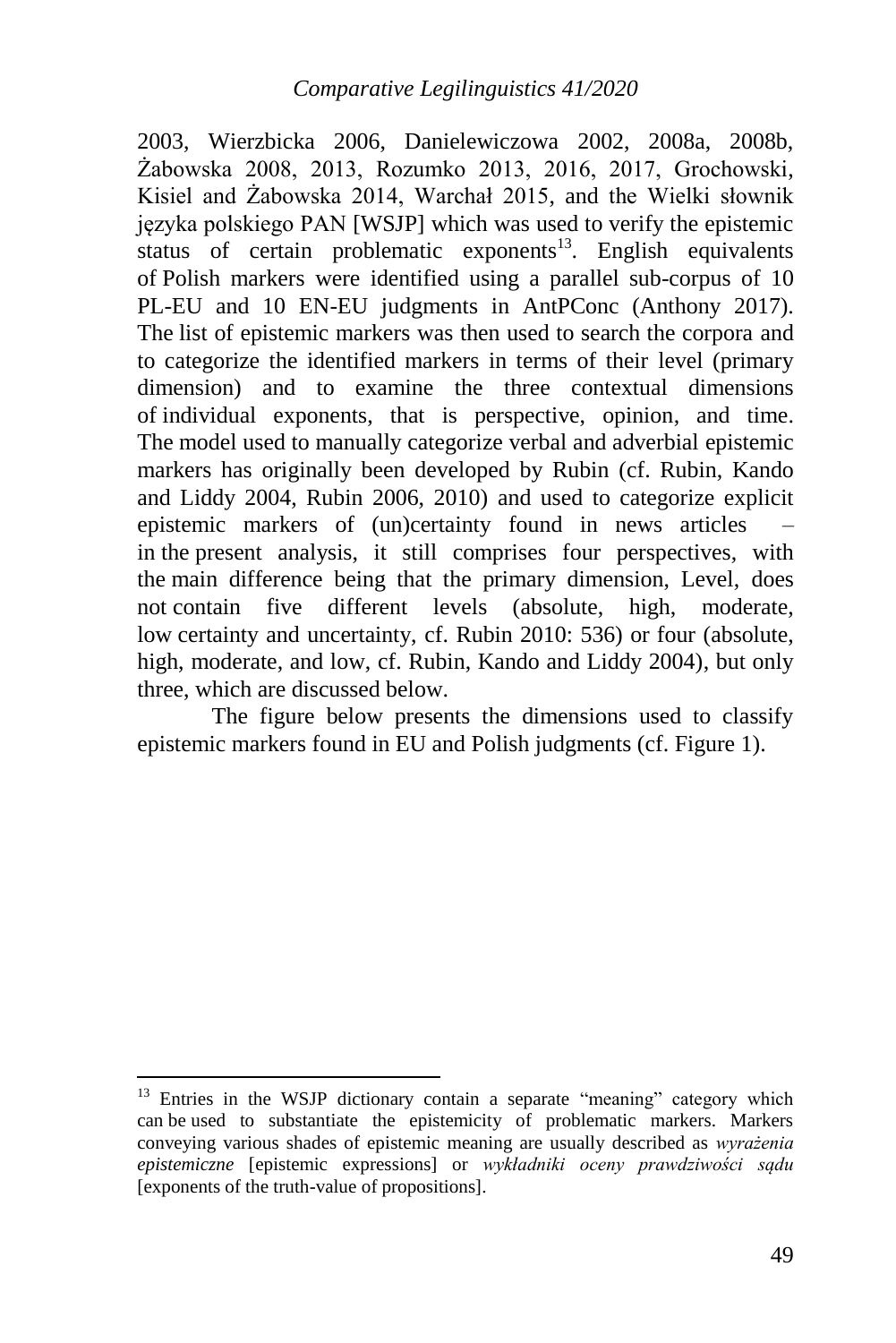*Dariusz Koźbiał: Epistemic Modality: a Corpus-based Analysis …*

| <b>LEVEL</b>  | <b>PERSPECTIVE</b>                                                                               | <b>OPINION</b>           | TIME    |
|---------------|--------------------------------------------------------------------------------------------------|--------------------------|---------|
| <b>High</b>   | Court's perspective                                                                              | Factual                  | Past    |
|               |                                                                                                  | information              |         |
| <b>Medium</b> | Reported perspective:                                                                            |                          | Present |
|               | 1) participants to the<br>proceedings, witnesses,                                                |                          |         |
| Low           | referring courts, etc.<br>2) institutions, experts,<br>lower instance courts, case-<br>law, etc. | Beliefs and<br>attitudes | Future  |

Figure 1. Primary dimension and contextual dimensions

The primary dimension in Rubin's model, that is the Level, is the most important one. It allows categorization of markers along a gradual epistemic continuum, in which (absolute) certainty (or necessity, possibility) occupies one end of the spectrum (high level) and uncertainty (or lack of necessity, possibility) occupies the other one (low level); medium-level markers express neither (absolute) certainty nor (absolute) uncertainty (Rubin 2010: 535). Each epistemic marker undergoes categorization to only one category marking its level. It needs to be borne in mind, however, that the boundaries between the different shades of epistemic meaning are rather subjective, meaning that various exponents could theoretically be categorized differently from one language speaker to another one $14$ . Therefore, it is important to recognize that the results presented in this paper are not to be perceived as final and exhaustive, but need to be verified and expanded further in other study configurations. The next three dimensions are strictly contextual – their role is to categorize markers in terms of the expressed perspective, opinion and time, out of which the former two are most

 $\overline{a}$  $14$  This could potentially be remedied by double peer categorization, at the end of which the results would be compared and problematic exponents discussed by two researchers.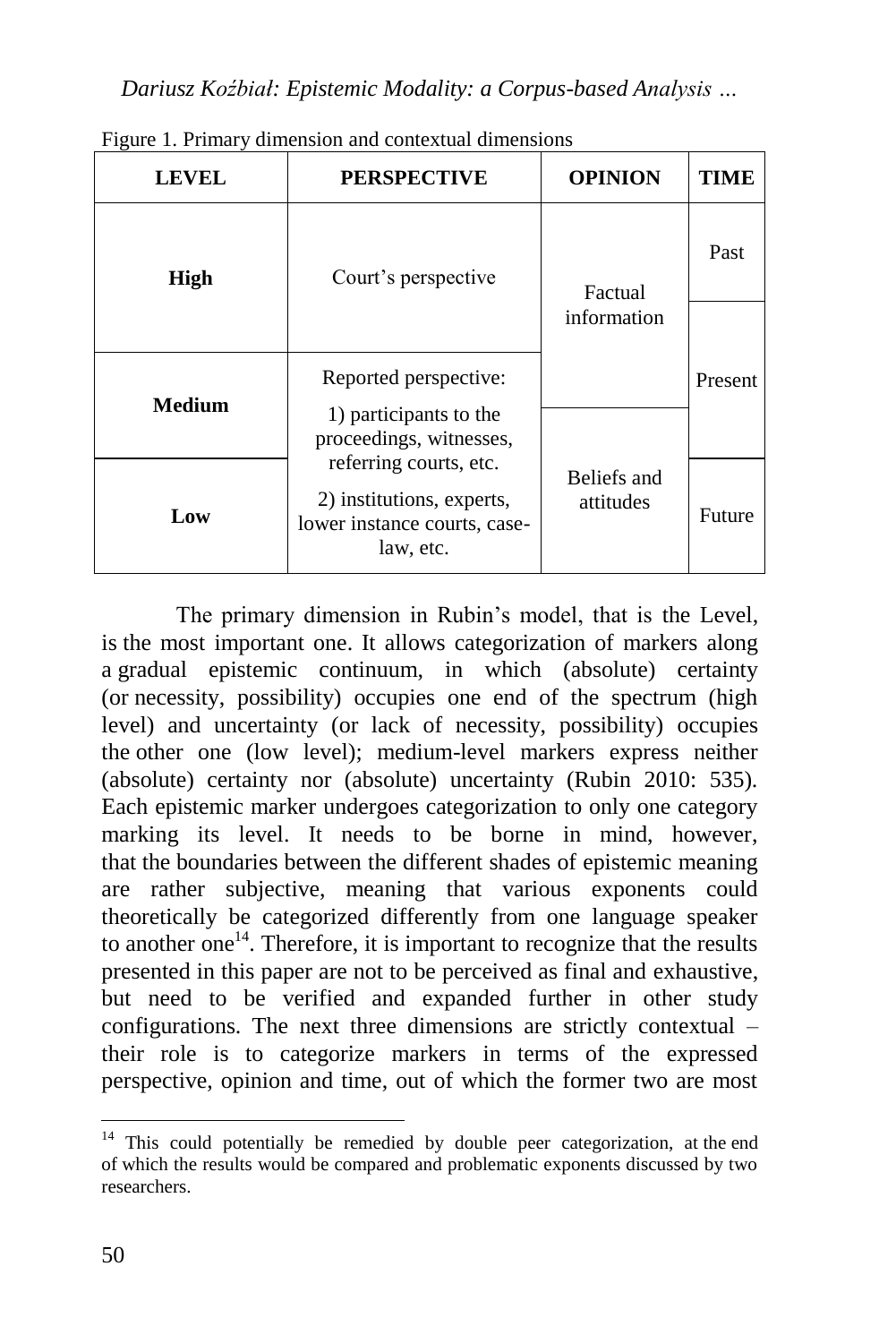significant considering the genre at hand. The Perspective describes the source expressing explicit epistemic meanings and there are two main perspectives, that of the court issuing the judgments (the writer) (C) and the reported perspective, which has been further sub-divided into either participants to the proceedings, witnesses, referring courts, etc. (P), or institutions and experts, lower instance courts, case-law, etc. (I) (cf. Shethar 2002: 183). The Opinion (originally termed as Focus, cf. Rubin 2010: 536) divides the way in which epistemicity is expressed using factual information (facts) (F) and beliefs and attitudes (A). The role of the last contextual category, that is the Time, consists of categorizing the markers according to the time referred to by the propositions of which they are a part, namely past  $(T)$ , present  $(P)$  and future  $(F)$ .

### **5. Distribution of epistemic markers**

Quantitative data on the distribution of markers include their total distribution in the corpora as well as the total number of occurrences with actual modal meaning, which was determined based on the analysis of concordances of each marker. Columns termed Perspective, Opinion, and Time provide further quantitative data on the perspective expressed with the help of the epistemic markers, fact/belief dichotomy, and temporal relations, respectively (cf. Section 4). The results include only those types of epistemic verbs which occur more often than five times per million words (pmw), however, in the case of high-level verbal and adverbial markers it was necessary to apply a higher threshold of 50 occurrences pmw to limit the overall high total number of types of markers with more than 5 occurrences pmw. Consequently, all idiosyncratic occurrences were eliminated and are not displayed below.

### **5.1 Distribution of epistemic verbs**

As it has already been established (cf. Section 1), both the EU corpus of judgments translated into Polish and the corpus of non-translated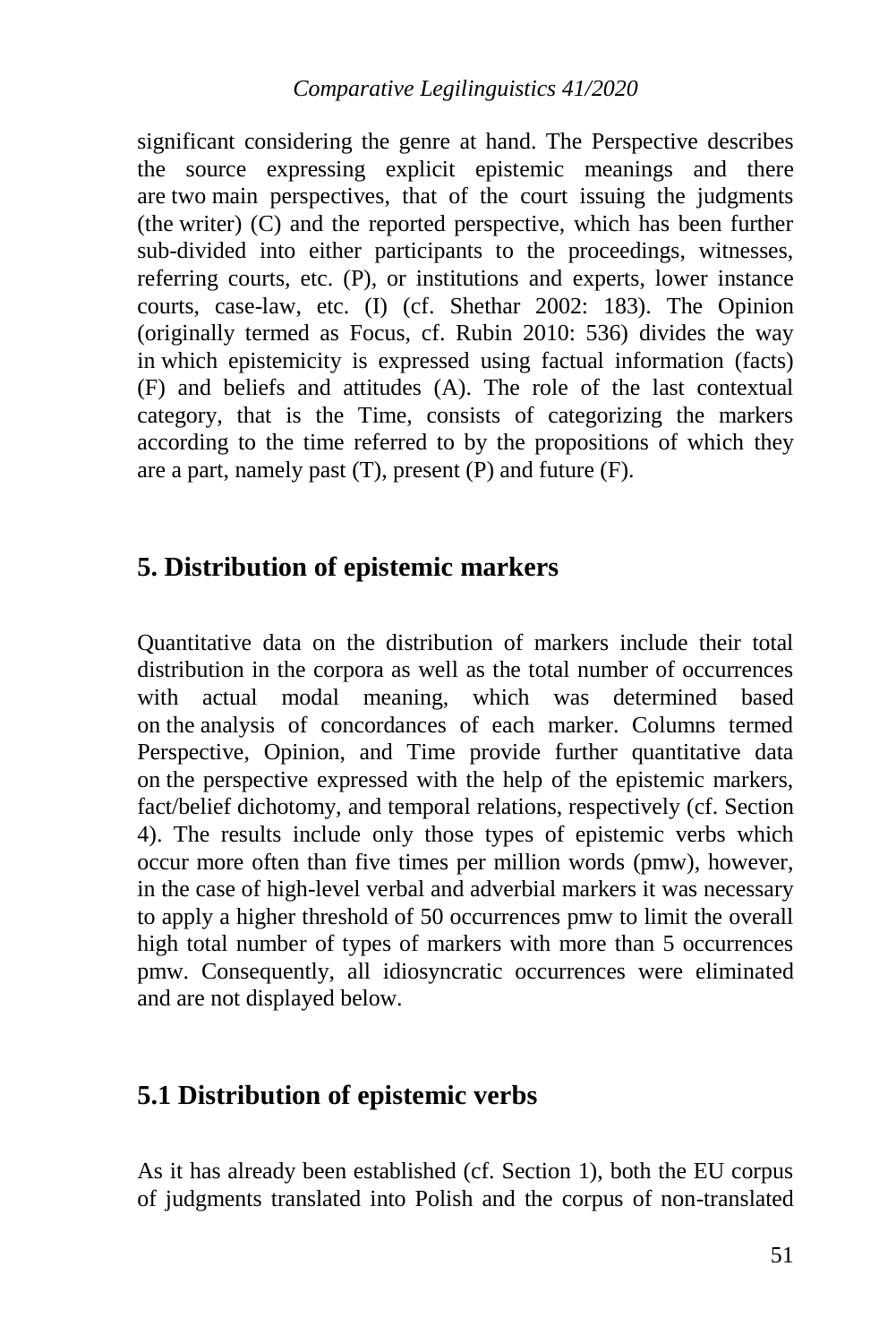national judgments exhibit a high distribution of two non-inflectional, impersonal and synonymous verbs, namely *należy* [(one) must/should] and *trzeba* [(one) should/must]. This finding has led to the identification of a host of other possible verbal markers of epistemicity (cf. Tables 2, 3, 4) (cf. Section 4). Table 2 presents high-value markers which are the most frequent ones in all the corpora.

Table 2. High-level verbal markers of epistemicity in EN-EU, PL-EU and PL-DOMESTIC corpora (>50 NF)

| <b>HIGH</b>                  |               |       | Perspective |                |                | Opinion      |              | <b>Time</b>  |              |                |
|------------------------------|---------------|-------|-------------|----------------|----------------|--------------|--------------|--------------|--------------|----------------|
| <b>LEVEL</b>                 | <b>Tokens</b> | Modal | $\mathbf C$ | ${\bf P}$      | $\mathbf I$    | $\mathbf{F}$ | $\mathbf{A}$ | T            | $\mathbf{P}$ | $\mathbf{F}$   |
| <b>EN-EU</b>                 |               |       |             |                |                |              |              |              |              |                |
| to consider                  | 742           | 709   | 709         | $\Omega$       | $\Omega$       | 709          | $\Omega$     | 129          | 578          | $\overline{c}$ |
| $\ast$<br>it<br>must<br>that | 463           | 457   | 457         | $\overline{0}$ | $\overline{0}$ | 457          | $\mathbf{0}$ | $\mathbf{0}$ | 457          | $\overline{0}$ |
| *<br>it should<br>that       | 442           | 442   | 442         | $\overline{0}$ | $\theta$       | 442          | $\mathbf{0}$ | $\mathbf{0}$ | 442          | $\overline{0}$ |
| to note                      | 432           | 432   | 432         | $\theta$       | $\Omega$       | 432          | $\Omega$     | 37           | 395          | $\theta$       |
| to find                      | 481           | 414   | 407         | $\theta$       | $\overline{7}$ | 414          | $\Omega$     | 328          | 85           | $\mathbf{1}$   |
| to hold                      | 380           | 380   | 379         | $\theta$       | $\mathbf{1}$   | 380          | $\Omega$     | 184          | 196          | $\theta$       |
| to take into<br>account      | 354           | 354   | 348         | $\theta$       | 6              | 354          | $\mathbf{0}$ | 33           | 317          | $\overline{4}$ |
| to claim                     | 311           | 306   | 302         | $\overline{0}$ | $\overline{4}$ | 306          | $\theta$     | 61           | 245          | $\overline{0}$ |
| to observe                   | 320           | 298   | 298         | $\mathbf{0}$   | $\theta$       | 298          | $\theta$     | 166          | 132          | $\mathbf{0}$   |
| to point out                 | 205           | 205   | 205         | $\Omega$       | $\Omega$       | 205          | $\mathbf{0}$ | 72           | 133          | $\Omega$       |
| to indicate                  | 189           | 174   | 167         | $\overline{0}$ | 7              | 174          | $\Omega$     | 142          | 32           | $\overline{0}$ |
| to recall                    | 147           | 132   | 132         | $\overline{0}$ | $\overline{0}$ | 132          | $\mathbf{0}$ | 16           | 116          | $\overline{0}$ |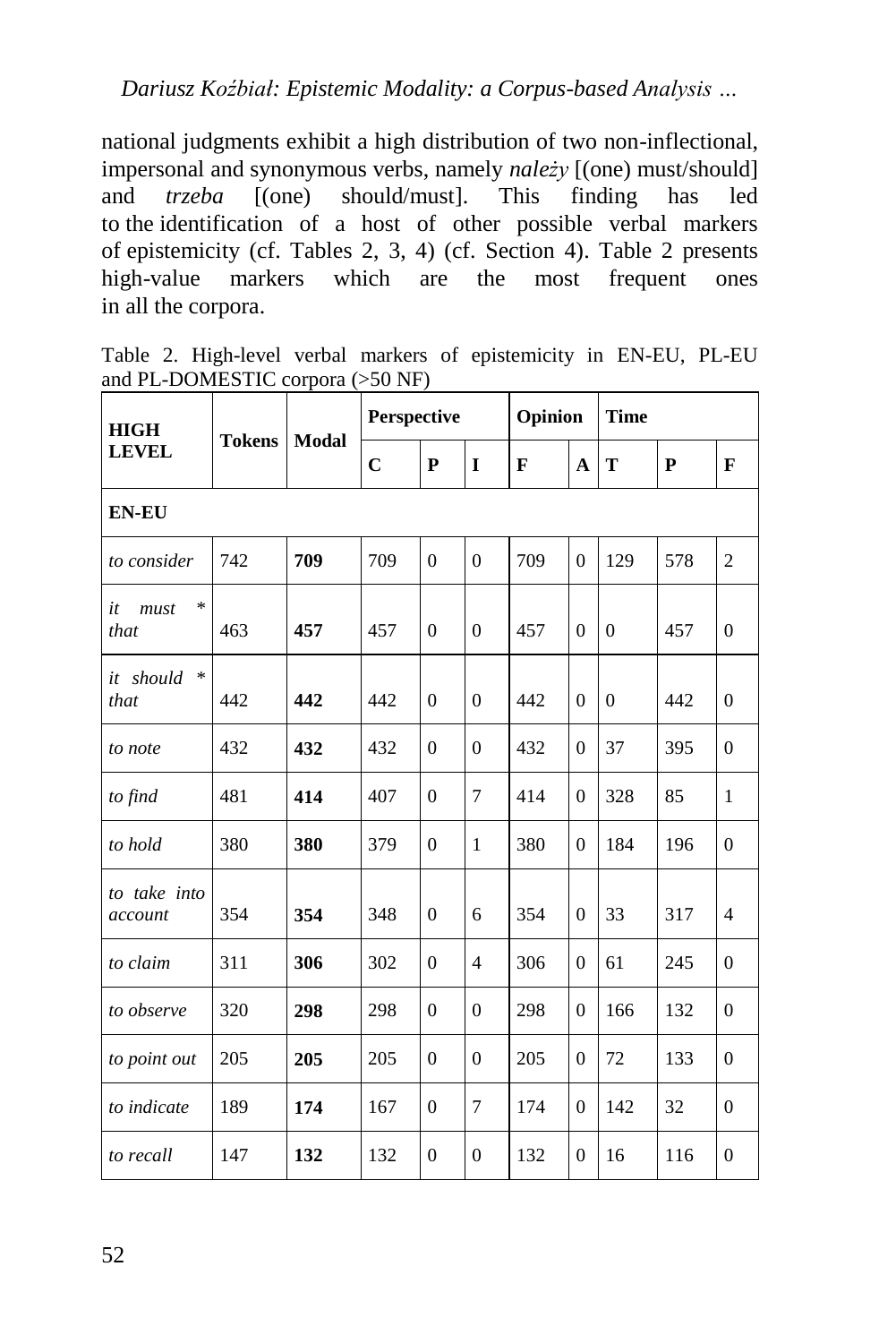| to conclude                                             | 332  | 128  | 128  | $\boldsymbol{0}$ | $\boldsymbol{0}$ | 128  | $\boldsymbol{0}$ | 51               | 77   | $\boldsymbol{0}$ |
|---------------------------------------------------------|------|------|------|------------------|------------------|------|------------------|------------------|------|------------------|
| bear<br>in<br>to<br>mind                                | 125  | 125  | 125  | $\overline{0}$   | $\boldsymbol{0}$ | 125  | $\boldsymbol{0}$ | $\boldsymbol{0}$ | 125  | $\overline{0}$   |
| to maintain                                             | 255  | 112  | 112  | $\boldsymbol{0}$ | $\boldsymbol{0}$ | 112  | $\boldsymbol{0}$ | 10               | 102  | $\overline{0}$   |
| to<br>understand                                        | 77   | 77   | 77   | $\overline{0}$   | $\theta$         | 77   | $\overline{0}$   | $\overline{c}$   | 75   | $\mathbf{0}$     |
| to infer                                                | 58   | 58   | 56   | $\boldsymbol{0}$ | $\mathbf{2}$     | 58   | $\boldsymbol{0}$ | 12               | 46   | $\mathbf{0}$     |
| <b>TOTAL</b>                                            | 5313 | 4803 | 4776 | $\bf{0}$         | 27               | 4803 | $\bf{0}$         | 1243             | 3553 | 7                |
| PL-EU                                                   |      |      |      |                  |                  |      |                  |                  |      |                  |
| należy *, że<br>$[$ (it)<br>must/should<br>* that]      | 1076 | 1076 | 1076 | $\boldsymbol{0}$ | $\boldsymbol{0}$ | 1076 | $\boldsymbol{0}$ | $\boldsymbol{0}$ | 1076 | $\boldsymbol{0}$ |
| uznawać<br>[to accept]                                  | 545  | 545  | 541  | $\boldsymbol{0}$ | $\overline{4}$   | 545  | $\boldsymbol{0}$ | 422              | 84   | 39               |
| stwierdzać<br>$[$ to<br>note/find]                      | 531  | 530  | 527  | $\boldsymbol{0}$ | 3                | 530  | $\boldsymbol{0}$ | 422              | 108  | $\boldsymbol{0}$ |
| wskazywać<br>[to indicate]                              | 408  | 407  | 407  | $\boldsymbol{0}$ | $\boldsymbol{0}$ | 407  | $\boldsymbol{0}$ | 196              | 211  | $\boldsymbol{0}$ |
| twierdzić<br>[to claim]                                 | 394  | 394  | 394  | $\theta$         | $\overline{0}$   | 394  | $\overline{0}$   | 35               | 359  | $\overline{0}$   |
| brać/wziąć<br>pod<br>uwagę<br>[to take into<br>account] | 329  | 329  | 328  | $\boldsymbol{0}$ | $\mathbf{1}$     | 329  | $\boldsymbol{0}$ | 47               | 282  | $\boldsymbol{0}$ |
| uważać,<br>żе<br>[to consider]                          | 328  | 328  | 320  | $\mathbf{1}$     | 7                | 328  | $\overline{0}$   | 1                | 327  | $\mathbf{0}$     |
| podkreślać                                              | 177  | 177  | 154  | $\boldsymbol{0}$ | 23               | 177  | $\boldsymbol{0}$ | 73               | 104  | $\boldsymbol{0}$ |

## *Comparative Legilinguistics 41/2020*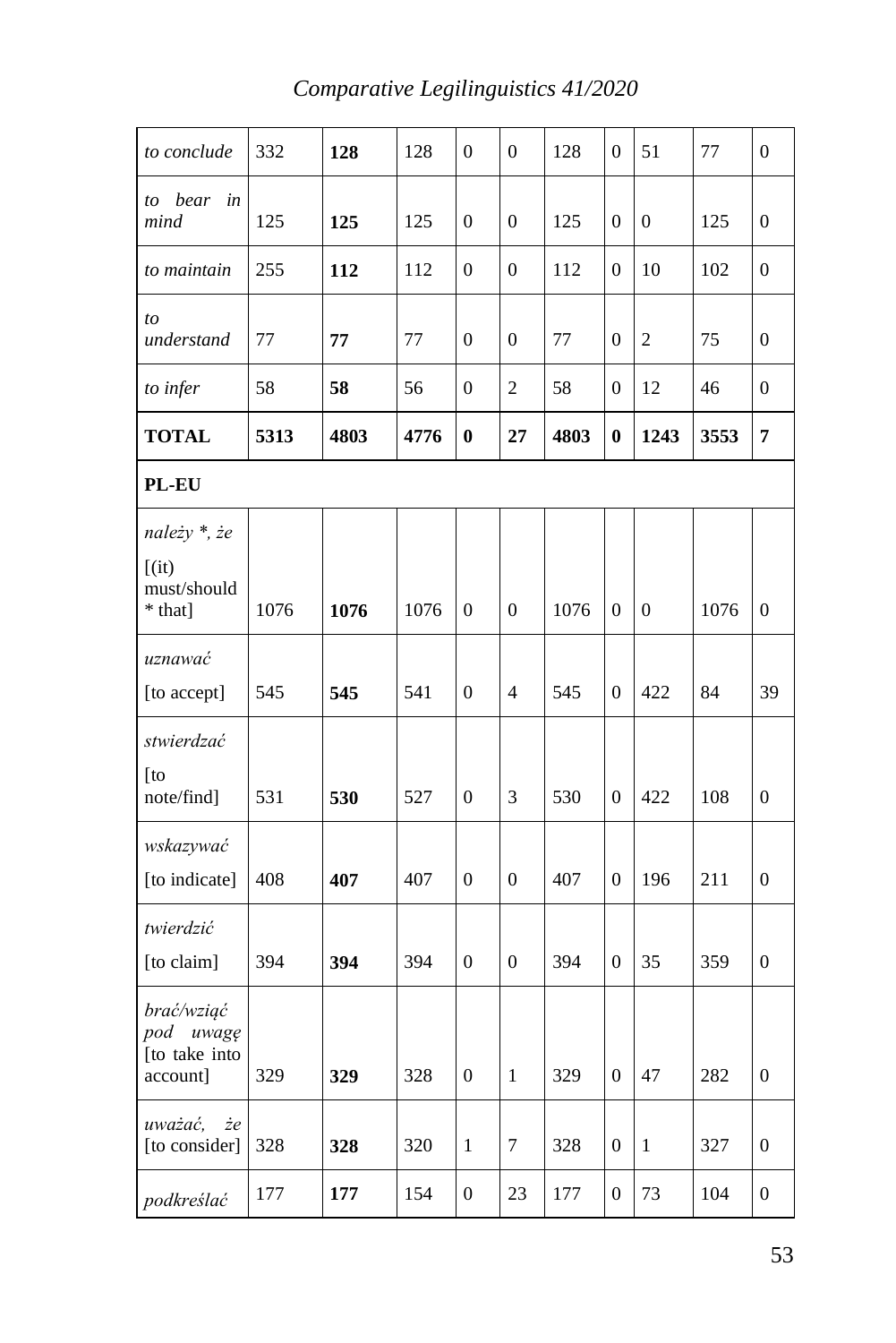*Dariusz Koźbiał: Epistemic Modality: a Corpus-based Analysis …*

| [to<br>emphasize]                                |      |      |      |                  |                |      |                  |      |      |                  |
|--------------------------------------------------|------|------|------|------------------|----------------|------|------------------|------|------|------------------|
| utrzymywać<br>[to<br>maintain]                   | 170  | 167  | 167  | $\overline{0}$   | $\mathbf{0}$   | 167  | $\overline{0}$   | 15   | 152  | $\overline{0}$   |
| zauważać<br>[to<br>notice/obser<br>ve]           | 153  | 153  | 135  | $\boldsymbol{0}$ | 18             | 153  | $\boldsymbol{0}$ | 80   | 73   | $\boldsymbol{0}$ |
| przypomina<br>$\acute{c}$ [to recall]            | 111  | 111  | 110  | $\boldsymbol{0}$ | $\mathbf{1}$   | 111  | $\boldsymbol{0}$ | 48   | 63   | $\boldsymbol{0}$ |
| wykluczać,<br>żeby [to rule<br>out that]         | 102  | 102  | 100  | $\boldsymbol{0}$ | $\overline{c}$ | 102  | $\boldsymbol{0}$ | 12   | 90   | $\boldsymbol{0}$ |
| <b>TOTAL</b>                                     | 4324 | 4319 | 4259 | 1                | 59             | 4319 | $\bf{0}$         | 1351 | 2929 | 39               |
| <b>PL-DOMESTIC</b>                               |      |      |      |                  |                |      |                  |      |      |                  |
| uznawać [to<br>accept]                           | 877  | 877  | 877  | $\mathbf{0}$     | $\overline{0}$ | 877  | $\overline{0}$   | 832  | 39   | 6                |
| wskazywać<br>[to indicate]                       | 868  | 844  | 844  | $\mathbf{0}$     | $\mathbf{0}$   | 844  | $\overline{0}$   | 632  | 213  | $\mathbf{0}$     |
| przyjmować<br>[to assume]                        | 589  | 556  | 556  | $\mathbf{0}$     | $\mathbf{0}$   | 556  | $\overline{0}$   | 380  | 176  | $\mathbf{0}$     |
| stwierdzać<br>[to<br>note/find]                  | 578  | 516  | 516  | $\mathbf{0}$     | $\mathbf{0}$   | 516  | $\overline{0}$   | 494  | 17   | $\overline{4}$   |
| należy *, że<br>[(it)]<br>must/should<br>* that] | 309  | 309  | 309  | $\mathbf{0}$     | $\mathbf{0}$   | 309  | $\overline{0}$   | 15   | 294  | $\mathbf{0}$     |
| podkreślać<br>$[$ to<br>emphasize]               | 211  | 211  | 48   | 6                | 157            | 211  | $\boldsymbol{0}$ | 159  | 52   | $\boldsymbol{0}$ |
| <i>wiedzieć</i> [to                              | 114  | 114  | 104  | 6                | $\overline{4}$ | 114  | $\overline{0}$   | 88   | 26   | $\mathbf{0}$     |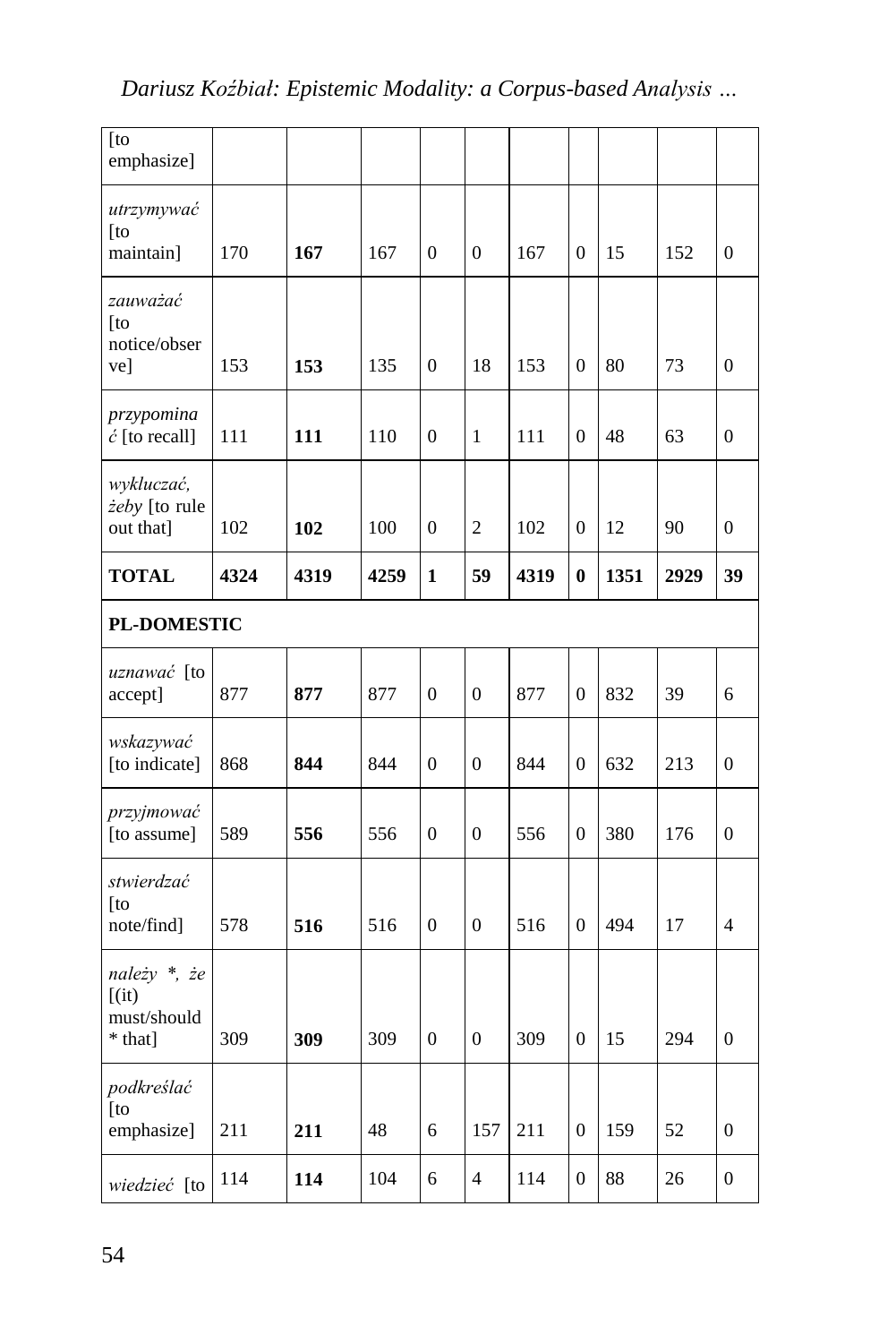| know]                                                |      |            |      |          |          |      |                |          |      |                |
|------------------------------------------------------|------|------------|------|----------|----------|------|----------------|----------|------|----------------|
| brać/wziąć<br>pod uwagę<br>[to take into<br>account] | 110  | <b>110</b> | 110  | $\Omega$ | $\Omega$ | 110  | $\overline{0}$ | 13       | 97   | $\overline{0}$ |
| wykluczać,<br>żeby [to rule<br>out that]             | 88   | 88         | 80   | 2        | 6        | 88   | $\overline{0}$ | 13       | 75   | $\theta$       |
| twierdzić [to<br>claim]                              | 86   | 86         | 84   | $\Omega$ | 2        | 84   | $\overline{2}$ | 45       | 41   | $\theta$       |
| trzeba $*$ , że<br>[(it)]<br>should/must<br>* that]  | 75   | 75         | 75   | $\Omega$ | $\Omega$ | 75   | $\overline{0}$ | $\Omega$ | 75   | $\theta$       |
| <b>TOTAL</b>                                         | 3905 | 3786       | 3603 | 14       | 169      | 3784 | $\overline{2}$ | 2671     | 1105 | 10             |

*Comparative Legilinguistics 41/2020*

It is worth noting that the concentration of modal markers expressing actual epistemic meaning in EN-EU judgments amounts to ca. 90% of all tokens of the above verbs. In the two remaining corpora, i.e. in PL-EU and PL-DOMESTIC, the level of concentration is much higher, 99% and 97%, respectively. Another striking observation concerns the distribution of the pattern involving the modal verb *należy \*, że* [(it) must/should \* that], which is strongly overrepresented in the PL-EU corpus as compared to the PL-DOMESTIC corpus (by ca. 71%). It may be assumed that the pattern *należy \*, że* [(it) must/should \* that] in the PL-EU corpus compensates the low frequency of the almost synonymous pattern *trzeba \*, że* [(it) should/must \* that]. In the EN-EU corpus, on the other hand, the patterns *it must \* that* and *it should \* that* have an almost equal distribution. The high salience of these patterns enables judges to raise the perceived level of authoritativeness of their argumentation. Overall, high-level markers are overrepresented in EU judgments, with the PL-EU corpus having ca. 12% more tokens of epistemic markers than the PL-DOMESTIC corpus. Within the Eurolect, EN-EU judgments have ca. 11% more tokens than corresponding PL-EU judgments. As regards the first contextual dimension, the Perspective, the vast majority of markers can be attributed directly to the court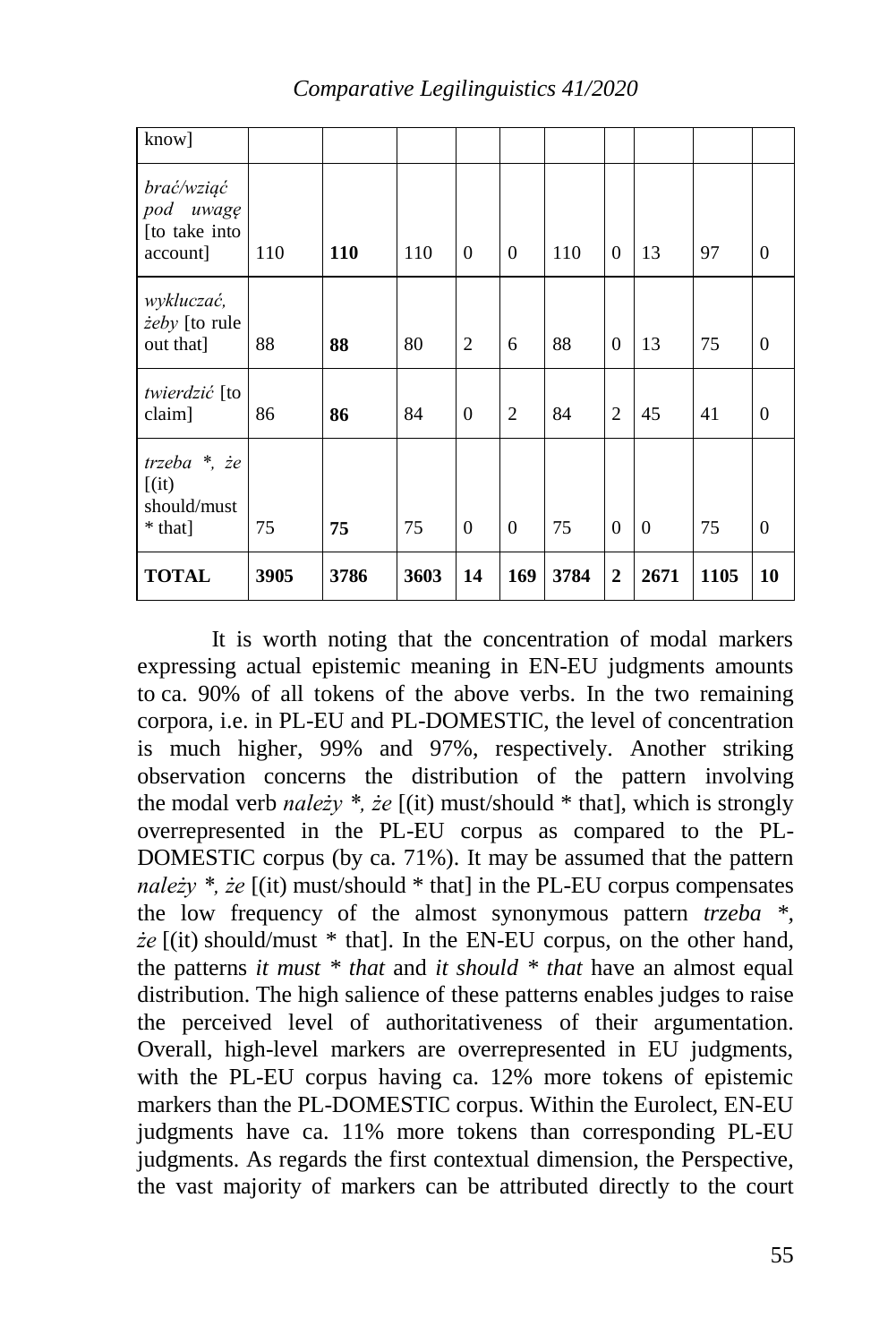in the case of all three corpora, with only 0.5%, 1%, 4%, respectively, being attributable to institutions, experts, lower instance courts, caselaw, etc. (I). Occurrences of markers being attributable to participants to the proceedings, witnesses, referring courts, etc. (P) are only marginal in all the corpora. When it comes to the second dimension, the Opinion, virtually all marker tokens in the corpora are based on factual information. Data concerning the last contextual dimension, the Time, show that the majority of marker tokens in the EU corpora are embedded in sentences referring to the present, whereas in the domestic judgments most of them are embedded in sentences referring to the past.

Medium-level markers of epistemicity occur considerably less frequently than high-level markers, both with regard to the total number of types and tokens in the corpora (cf. Table 3).

| <b>MEDIUM LEVEL</b>                                  | $\sim$ $\sim$ | <b>Modal</b>     |             |                | Perspective    |                | Opinion        | <b>Time</b> |              |              |
|------------------------------------------------------|---------------|------------------|-------------|----------------|----------------|----------------|----------------|-------------|--------------|--------------|
|                                                      | <b>Tokens</b> |                  | $\mathbf C$ | $\mathbf P$    | I              | F              | A              | T           | P            | F            |
| <b>EN-EU</b>                                         |               |                  |             |                |                |                |                |             |              |              |
| to appear                                            | 27            | 27               | 27          | $\Omega$       | $\overline{0}$ | 27             | $\Omega$       | $\Omega$    | 24           | 3            |
| to seem                                              | 17            | 17               | 17          | $\Omega$       | $\overline{0}$ | 17             | $\overline{0}$ | $\Omega$    | 17           | $\theta$     |
| to believe                                           | 15            | 15               | 13          | $\mathbf{0}$   | $\overline{2}$ | 15             | $\mathbf{0}$   | 5           | 10           | $\theta$     |
| to suspect                                           | 12            | 12               | 11          | $\mathbf{0}$   | 1              | 12             | $\mathbf{0}$   | 1           | 11           | $\theta$     |
| to suppose                                           | 11            | $\boldsymbol{9}$ | 9           | $\overline{0}$ | $\overline{0}$ | 9              | $\mathbf{0}$   | $\theta$    | 8            | $\mathbf{1}$ |
| to anticipate                                        | 32            | 7                | 7           | $\overline{0}$ | 1              | $\overline{7}$ | $\mathbf{0}$   | $\Omega$    | $\mathbf{0}$ | 7            |
| <b>TOTAL</b>                                         | 113           | 87               | 84          | $\bf{0}$       | 3              | 87             | $\bf{0}$       | 6           | 70           | 11           |
| PL-EU                                                |               |                  |             |                |                |                |                |             |              |              |
| [komuś] wydaje się,<br>że [it seems to [sb]<br>that] | 92            | 92               | 90          | 0              | $\overline{2}$ | 92             | $\mathbf{0}$   | $\theta$    | 91           | $\mathbf{1}$ |

Table 3. Medium-level verbal markers of epistemicity in EN-EU, PL-EU and PL-DOMESTIC corpora (>5 NF)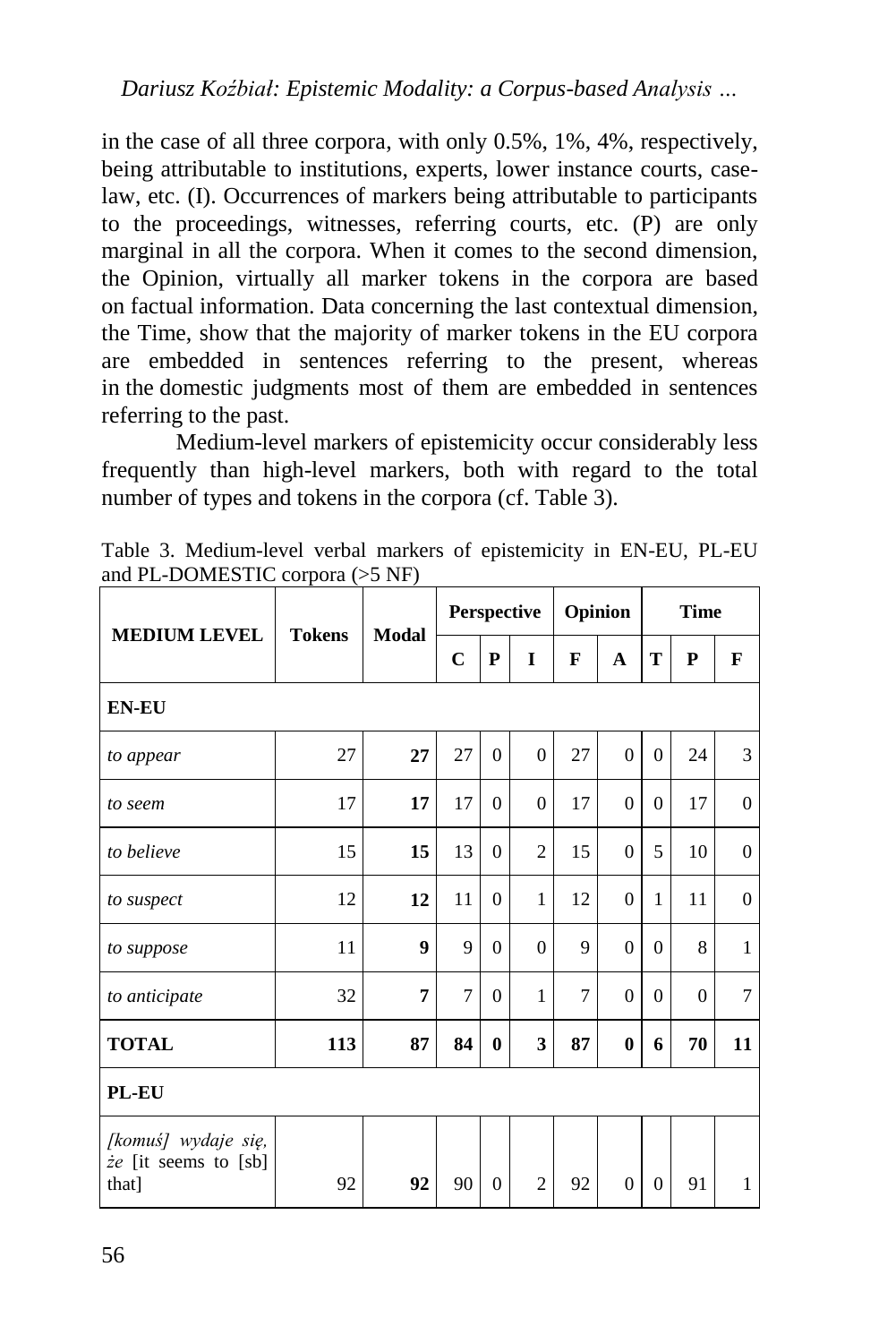*Comparative Legilinguistics 41/2020*

| <b>TOTAL</b>       | 92 | 92 | 00 | 2 | 92 | 0 |   | 91 |  |
|--------------------|----|----|----|---|----|---|---|----|--|
| <b>PL-DOMESTIC</b> |    |    |    |   |    |   |   |    |  |
| <b>TOTAL</b>       | u  | v  |    | 0 | 0  | 0 | 0 | 0  |  |

Furthermore, the disproportions between the individual corpora are more pronounced than in the case of high-level markers, with the highest type/token ratio being observed in the case of English-language CJEU judgments and Polish-language CJEU judgments, with non-translated domestic judgments exhibiting only one type of a medium-level marker. In the PL-DOMESTIC corpus, the marker *[komuś] wydaje się, że* [it seems to [sb] that] has only a normalized frequency of 4 occurrences pmw, therefore, it is not shown in Table 3.

Low-level verbal markers of epistemicity are the least frequent in the corpora, with no types having been found in the PL-EU corpus (cf. Table 4). The EN-EU corpus contains only one type of a low-level marker, of which only ca. 7% of occurrences have been found to carry modal meaning.

Table 4. Low-level verbal markers of epistemicity in EN-EU, PL-EU and PL-DOMESTIC corpora (>5 NF)

| <b>LOW LEVEL</b>   | <b>Tokens</b>    | Modal    | Perspective |          |              | Opinion  |              | <b>Time</b> |          |              |
|--------------------|------------------|----------|-------------|----------|--------------|----------|--------------|-------------|----------|--------------|
|                    |                  |          | $\mathbf C$ | P        | I            | F        | $\mathbf A$  | T           | P        | F            |
| <b>EN-EU</b>       |                  |          |             |          |              |          |              |             |          |              |
| to doubt           | 76               | 5        | 5           | $\theta$ | $\Omega$     | 5        | $\theta$     | $\Omega$    | 5        | $\Omega$     |
| <b>TOTAL</b>       | 76               | 5        | 5           | $\bf{0}$ | $\mathbf{0}$ | 5        | $\mathbf{0}$ | $\bf{0}$    | 5        | $\bf{0}$     |
| <b>PL-EU</b>       |                  |          |             |          |              |          |              |             |          |              |
| <b>TOTAL</b>       | $\boldsymbol{0}$ | $\bf{0}$ | $\bf{0}$    | $\bf{0}$ | $\mathbf{0}$ | $\bf{0}$ | $\bf{0}$     | $\bf{0}$    | $\bf{0}$ | $\mathbf{0}$ |
| <b>PL-DOMESTIC</b> |                  |          |             |          |              |          |              |             |          |              |
| budzić wątpliwości | 32               | 32       | 32          | $\theta$ | $\Omega$     | 32       | $\theta$     | $\Omega$    | 32       | $\Omega$     |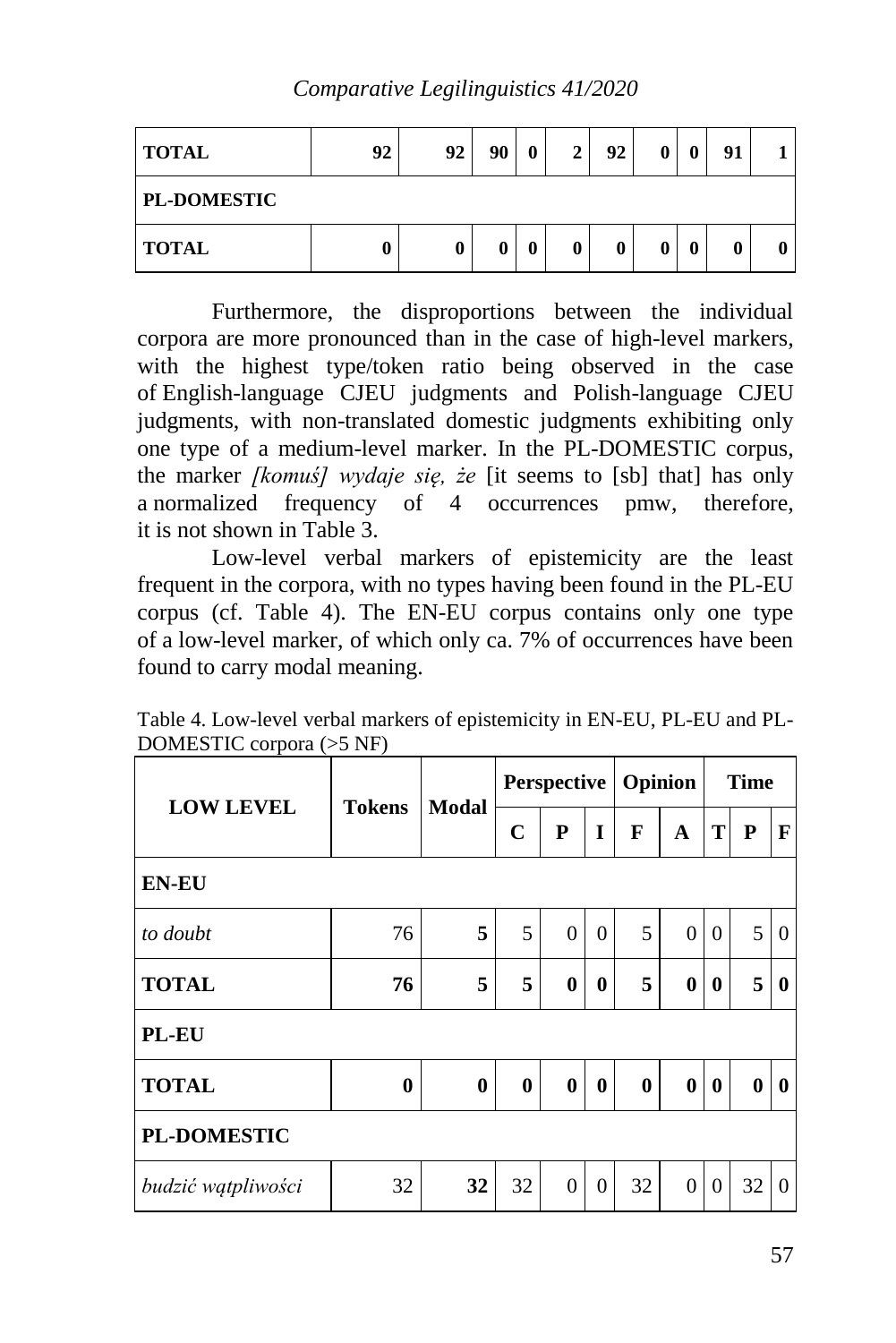*Dariusz Koźbiał: Epistemic Modality: a Corpus-based Analysis …*

| [to raise doubts] |          |    |          |  |    |   |  |  |
|-------------------|----------|----|----------|--|----|---|--|--|
| <b>TOTAL</b>      | 22<br>34 | 32 | 22<br>34 |  | 32 | Λ |  |  |

Epistemic verbs, as it was the case with adverbs and particles, were grouped into high-, medium-, and low-level units according to the court's commitment to the proposition (as regards certainty, necessity, or possibility). What was found out in the process of the analysis is that both EU and Polish judges do not use verbs in the first person singular and that they state their reasoning with regard to cases they hear on behalf of the court as a whole, which certainly raises the overall perceived level of authoritativeness as well as collective authorial presence.

Table 5. Summary of verbal epistemic markers in the EN-EU, PL-EU and PL-DOMESTIC corpora

|                               | <b>Tokens</b> | Modal    |              | Perspective    |                | Opinion          |                |                | <b>Time</b> |              |
|-------------------------------|---------------|----------|--------------|----------------|----------------|------------------|----------------|----------------|-------------|--------------|
|                               |               |          | $\mathbf C$  | P              | I              | F                | A              | T              | P           | $\mathbf{F}$ |
| <b>HIGH LEVEL</b> $(>50$ NF)  |               |          |              |                |                |                  |                |                |             |              |
| <b>EN-EU</b>                  | 5313          | 4803     | 4776         | $\Omega$       | 27             | 4803             | $\Omega$       | 1243           | 3553        | $\tau$       |
| PL-EU                         | 4324          | 4319     | 4259         | $\mathbf{1}$   | 59             | 4319             | $\Omega$       | 1351           | 2929        | 39           |
| PL-<br><b>DOMESTIC</b>        | 3905          | 3786     | 3603         | 14             | 169            | 3784             | $\overline{2}$ | 2671           | 1105        | 10           |
| <b>MEDIUM LEVEL</b> $(>5$ NF) |               |          |              |                |                |                  |                |                |             |              |
| <b>EN-EU</b>                  | 114           | 87       | 84           | $\mathbf{0}$   | $\mathcal{R}$  | 87               | $\Omega$       | 6              | 70          | 11           |
| PL-EU                         | 92            | 92       | 90           | $\overline{0}$ | $\overline{c}$ | 92               | $\Omega$       | $\overline{0}$ | 91          | $\mathbf{1}$ |
| PL-<br><b>DOMESTIC</b>        | $\mathbf{0}$  | $\bf{0}$ | $\mathbf{0}$ | $\mathbf{0}$   | $\Omega$       | $\boldsymbol{0}$ | $\Omega$       | $\mathbf{0}$   | $\Omega$    | $\Omega$     |
| <b>LOW LEVEL</b> $(>5$ NF)    |               |          |              |                |                |                  |                |                |             |              |
| <b>EN-EU</b>                  | 76            | 5        | 5            | $\overline{0}$ | $\overline{0}$ | 5                | $\overline{0}$ | $\Omega$       | 5           | $\mathbf{0}$ |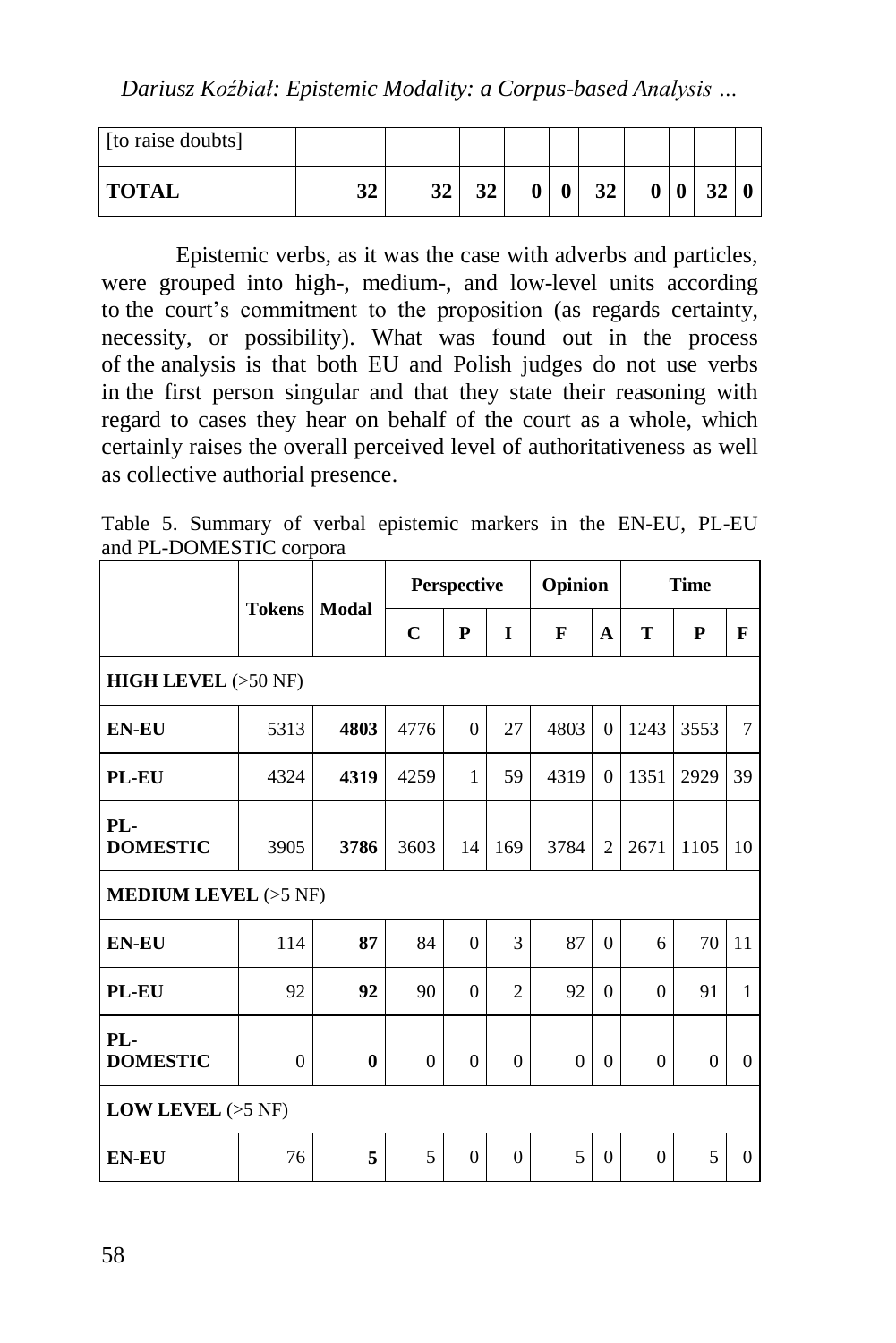| <b>PL-EU</b>                           | $\theta$ | $\mathbf{0}$ | $\overline{0}$ | $\overline{0}$ | $\Omega$ | $\overline{0}$ | $\Omega$    | $\mathbf{0}$ | $\theta$ | 0        |
|----------------------------------------|----------|--------------|----------------|----------------|----------|----------------|-------------|--------------|----------|----------|
| $PL-$<br><b>DOMESTIC</b>               | 32       | 32           | 32             | $\theta$       | $\Omega$ | 32             | $\Omega$    | $\mathbf{0}$ | 32       | $\Omega$ |
| <b>EN-EU - Total</b>                   | 5503     | 4895         | 4865           | $\bf{0}$       | 30       | 4895           | 0           | 1249         | 3628     | 18       |
| PL-EU - Total                          | 4416     | 4411         | 4349           | 1              | 61       | 4411           | 0           | 1351         | 3020     | 40       |
| PL-<br><b>DOMESTIC</b><br><b>Total</b> | 3937     | 3818         | 3635           | 14             | 169      | 3816           | $\mathbf 2$ | 2671         | 1137     | 10       |

*Comparative Legilinguistics 41/2020*

If we compare the total distribution of analyzed epistemic verbs in the language of translated EU judgments and non-translated Polish judgments, we will observe that EU judges employ ca. 13% more epistemic markers in the case of PL-EU judgments and ca. 22% more markers in the case of EN-EU judgments. The most important difference in the frequency of occurrence concerns the distribution of the frame *nalezy*  $*$ , *że* [(it) must/should  $*$  that] which contains the non-inflectional, impersonal verb *należy* [(one) must/should]. With regard to the second dimension, the Perspective, both courts express predominantly their own views, only rarely citing, e.g. institutions and experts, lower instance courts, case-law, etc. (I) or the parties to the proceedings, witnesses, referring courts, etc. (P), however, it needs to be noted that the Polish Supreme Court recalls the views expressed in case-law or by lower instance courts ca. three times more often than the Court of Justice in Polish-language judgments. When it comes to the third dimension, the Opinion, which divides expressions of certainty, necessity, or possibility into ones which are expressed on the basis of factual information or personal attitudes, it can be observed that both courts rely almost virtually on facts, and not on beliefs or attitudes (either own or reported). With regard to the fourth dimension, the Time, which was used to simply verify whether epistemic markers are embedded in sentences referring to the past, present or future, it was observed that the domestic court uses epistemic verbs to recall past events more often than the EU court, whereas the EU court discusses present events more often than the domestic court. Epistemic verbs are used to discuss future events only very rarely by both courts.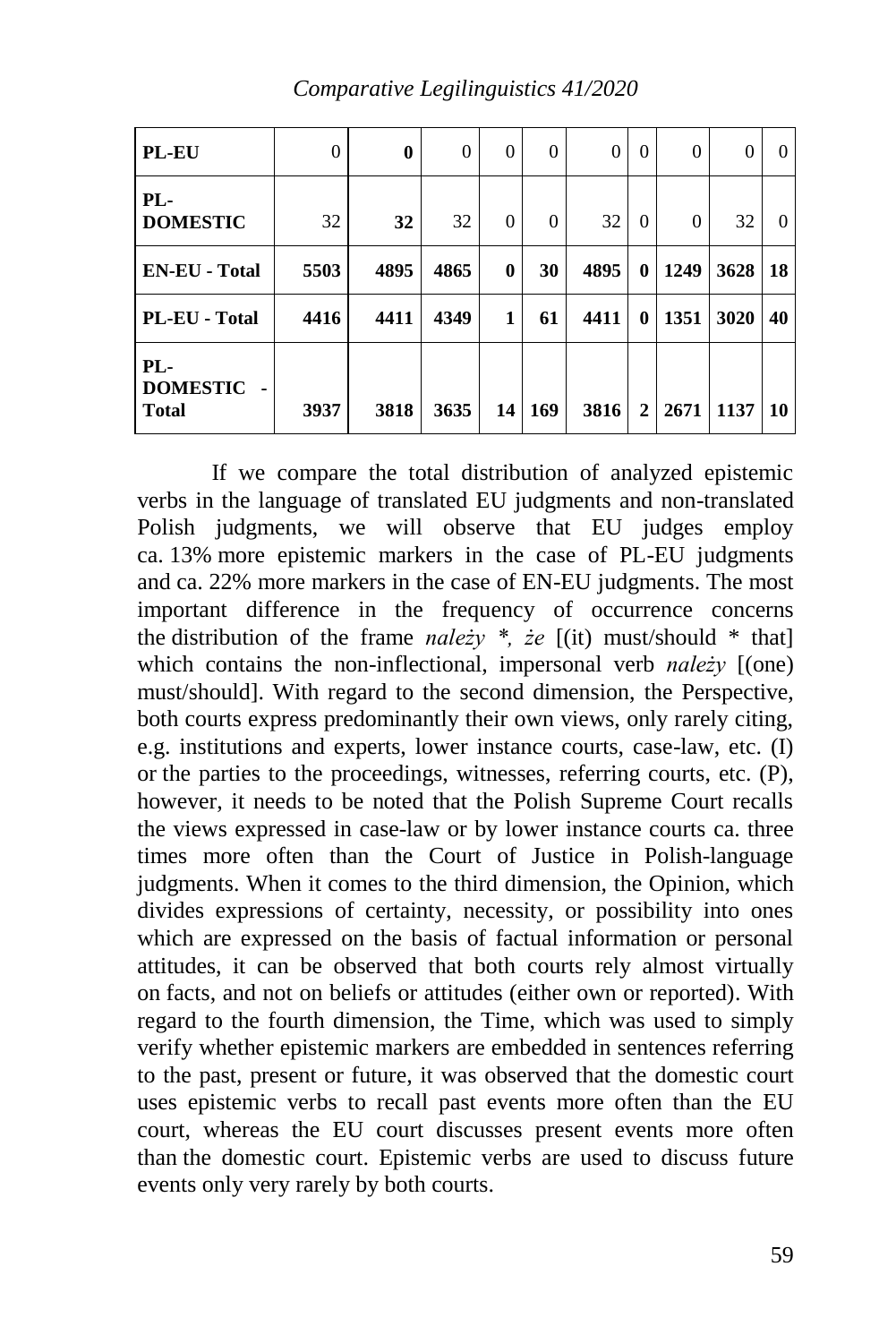## **5.2 Distribution of epistemic adverbs in the corpora**

Table 6 focuses on high-level adverbial markers with more than 50 occurrences pmw which are overall less frequent in all the corpora.

|                                    | Table 6. High-level adverbial markers of epistemicity in the EN-EU, PL-EU |
|------------------------------------|---------------------------------------------------------------------------|
| and PL-DOMESTIC corpora $(>50$ NF) |                                                                           |

| <b>HIGH LEVEL</b>         | <b>Token</b><br>Moda |     | Perspectiv<br>e |                  |                | Opinio<br>n |                | <b>Time</b>    |                      |                |  |
|---------------------------|----------------------|-----|-----------------|------------------|----------------|-------------|----------------|----------------|----------------------|----------------|--|
|                           | S                    | ı   | $\mathbf C$     | $\mathbf{P}$     | I              | F           | A              | T              | P                    | $\mathbf{F}$   |  |
| <b>EN-EU</b>              |                      |     |                 |                  |                |             |                |                |                      |                |  |
| actually                  | 144                  | 144 | 138             | 6                | $\theta$       | 144         | $\Omega$       | 49             | 94                   | $\mathbf{1}$   |  |
| clearly                   | 112                  | 112 | 108             | $\overline{2}$   | $\overline{2}$ | 112         | $\Omega$       | 6              | 10<br>6              | $\mathbf{0}$   |  |
| in fact                   | 107                  | 107 | 107             | 1                | $\mathbf{0}$   | 107         | $\mathbf{0}$   | 26             | 81                   | $\mathbf{0}$   |  |
| indeed                    | 107                  | 107 | 106             | $\overline{0}$   | $\overline{0}$ | 107         | $\overline{0}$ | 21             | 85                   | $\mathbf{1}$   |  |
| essentially               | 101                  | 101 | 101             | $\Omega$         | $\Omega$       | 101         | $\mathbf{0}$   | 19             | 82                   | $\theta$       |  |
| necessarily               | 93                   | 93  | 93              | $\Omega$         | $\Omega$       | 93          | $\Omega$       | 8              | 78                   | $\tau$         |  |
| <b>TOTAL</b>              | 664                  | 664 | 653             | $\boldsymbol{9}$ | $\overline{2}$ | 664         | $\bf{0}$       | 12<br>9        | 52<br>6              | 9              |  |
| PL-EU                     |                      |     |                 |                  |                |             |                |                |                      |                |  |
| zasadniczo [essentially]  | 304                  | 303 | 303             | $\theta$         | $\mathbf{1}$   | 304         | $\overline{0}$ | 22             | 28<br>$\Omega$       | $\mathbf{1}$   |  |
| w istocie [essentially]   | 229                  | 229 | 226             | $\overline{2}$   | $\mathbf{1}$   | 229         | $\overline{0}$ | 15             | 21<br>$\overline{2}$ | 2              |  |
| rzeczywiście [admittedly] | 167                  | 167 | 167             | $\theta$         | $\mathbf{0}$   | 167         | $\mathbf{0}$   | 81             | 82                   | $\overline{4}$ |  |
| faktycznie [in fact]      | 88                   | 88  | 84              | $\Omega$         | 4              | 88          | $\mathbf{0}$   | 26             | 62                   | $\mathbf{0}$   |  |
| wprawdzie [indeed]        | 63                   | 63  | 63              | $\theta$         | $\Omega$       | 63          | $\mathbf{0}$   | $\overline{0}$ | 63                   | $\mathbf{0}$   |  |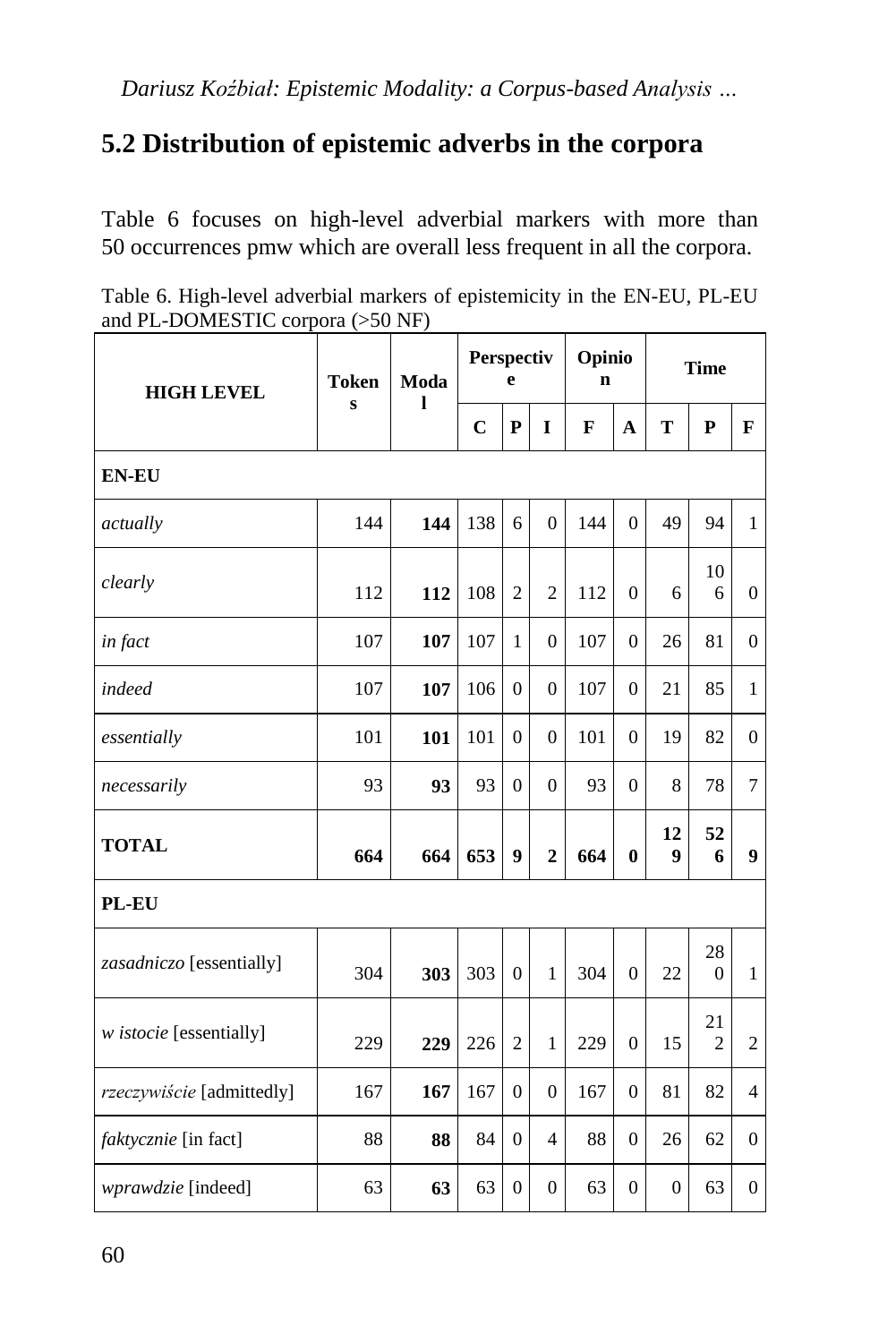| <i>oczywiście</i> [obviously]    | 60  | 60  | 54  | 5              | 1              | 60  | $\theta$       | $\mathcal{R}$        | 57      | $\Omega$                 |  |  |
|----------------------------------|-----|-----|-----|----------------|----------------|-----|----------------|----------------------|---------|--------------------------|--|--|
| <b>TOTAL</b>                     | 911 | 910 | 897 | 7              | 7              | 911 | 0              | 14<br>7              | 75<br>7 | 7                        |  |  |
| <b>PL-DOMESTIC</b>               |     |     |     |                |                |     |                |                      |         |                          |  |  |
| <i>wprawdzie</i> [indeed]        | 183 | 183 | 173 | 6              | $\overline{4}$ | 183 | $\theta$       | 12<br>$\overline{2}$ | 62      | $\theta$                 |  |  |
| niewatpliwie<br>[undoubtedly]    | 176 | 176 | 176 | $\theta$       | $\Omega$       | 176 | $\theta$       | 52                   | 12<br>5 | $\Omega$                 |  |  |
| <i>oczywiście</i> [obviously]    | 129 | 129 | 129 | $\Omega$       | $\Omega$       | 129 | $\theta$       | 30                   | 95      | $\overline{\mathcal{A}}$ |  |  |
| w <i>istocie</i> [essentially]   | 122 | 122 | 118 | $\Omega$       | $\overline{4}$ | 122 | $\Omega$       | 56                   | 62      | 6                        |  |  |
| zasadnie [reasonably]            | 84  | 84  | 78  | $\overline{c}$ | $\overline{4}$ | 82  | $\overline{2}$ | 60                   | 21      | $\overline{2}$           |  |  |
| rzeczywiście [admittedly]        | 71  | 71  | 67  | $\theta$       | $\overline{4}$ | 71  | $\theta$       | 38                   | 32      | $\Omega$                 |  |  |
| <i>faktycznie</i> [in fact]      | 67  | 67  | 65  | $\overline{0}$ | $\overline{2}$ | 67  | $\theta$       | 33                   | 30      | $\Omega$                 |  |  |
| <i>w zasadzie</i> [in principle] | 67  | 67  | 63  | $\theta$       | $\overline{4}$ | 67  | $\theta$       | 11                   | 56      | $\Omega$                 |  |  |
| <b>TOTAL</b>                     | 899 | 899 | 869 | 8              | 22             | 897 | $\overline{2}$ | 40<br>$\mathbf{2}$   | 48<br>3 | 1<br>$\overline{c}$      |  |  |

*Comparative Legilinguistics 41/2020*

PL-EU and PL-DOMESTIC judgments have a very similar distribution of high-level markers carrying epistemic meaning (a high degree of convergence). EN-EU judgments, on the other hand, have ca. 27% less tokens of high-level markers. As regards the first contextual dimension, the Perspective, the vast majority of markers can be attributed directly to the court in the case of all three corpora, with only fewer than 1% being attributable to institutions, experts, lower instance courts, case-law, etc. (I) in the case of both EU corpora and ca. 2,5% in the case of the PL-DOMESTIC corpus. Occurrences of markers being attributable to participants to the proceedings, witnesses, referring courts, etc. (P) are only marginal in all the corpora, with only ca. 1% being present in the EN-EU corpus and less than 1% in the two remaining corpora. When it comes to the second contextual dimension, the Opinion, practically all tokens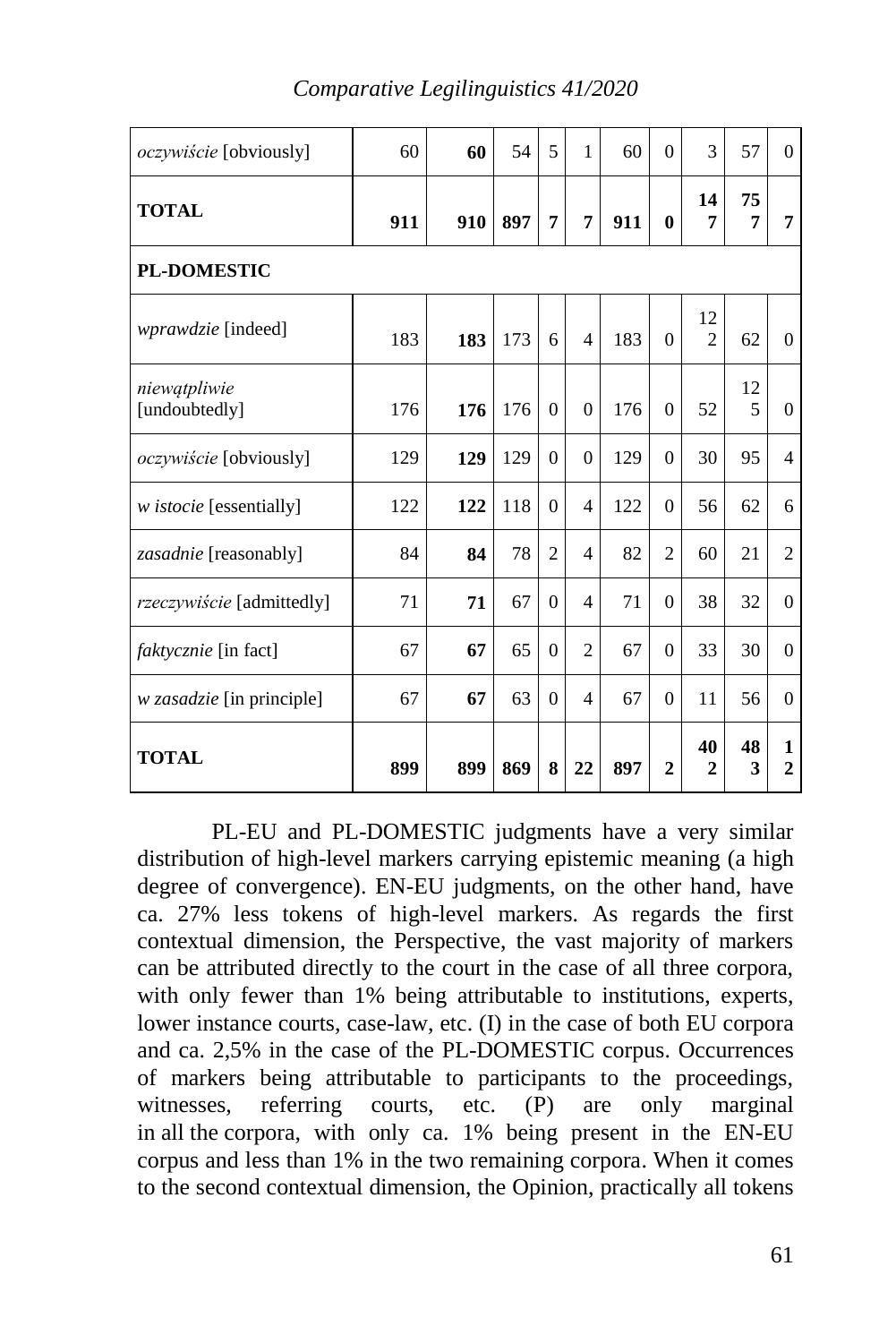*Dariusz Koźbiał: Epistemic Modality: a Corpus-based Analysis …*

in the three corpora are based on factual information, with the exception of two occurrences of *zasadnie* [reasonably] found in the PL-DOMESTIC corpus which were found to refer to beliefs and attitudes. The last contextual dimension, the Time, shows that the majority of marker tokens in the EU corpora are embedded in sentences referring to the present, whereas in the domestic judgments most of them are also embedded in sentences referring to the present, however, almost as many are found in sentences referring to the past.

Table 7, which presents data on the distribution of mediumlevel epistemic markers, shows that the EN-EU corpus contains virtually no such markers.

| Table 7. Medium-level adverbial markers of epistemicity in EN-EU, PL-EU |  |  |  |
|-------------------------------------------------------------------------|--|--|--|
| and PL-DOMESTIC corpora $(55 \text{ NF})$                               |  |  |  |

|                              | <b>Tokens</b>    |              | Perspective    |              |              | Opinion        |                | <b>Time</b>    |                |              |  |  |
|------------------------------|------------------|--------------|----------------|--------------|--------------|----------------|----------------|----------------|----------------|--------------|--|--|
| <b>MEDIUM LEVEL</b>          |                  | <b>Modal</b> | $\mathbf C$    | P            | I            | F              | A              | T              | ${\bf P}$      | F            |  |  |
| <b>EN-EU</b>                 |                  |              |                |              |              |                |                |                |                |              |  |  |
| <b>TOTAL</b>                 | $\boldsymbol{0}$ | $\bf{0}$     | $\bf{0}$       | $\mathbf{0}$ | $\mathbf{0}$ | $\bf{0}$       | $\bf{0}$       | $\mathbf{0}$   | $\mathbf{0}$   | $\mathbf{0}$ |  |  |
| <b>PL-EU</b>                 |                  |              |                |              |              |                |                |                |                |              |  |  |
| najwyraźniej [evidently]     | 7                | 7            | 7              | $\theta$     | $\Omega$     | $\overline{7}$ | $\Omega$       | $\overline{2}$ | 5              | $\Omega$     |  |  |
| prawdopodobnie [probably]    | 7                | 7            | $\overline{4}$ | $\Omega$     | 3            | 7              | $\theta$       | 1              | 6              | $\Omega$     |  |  |
| <b>TOTAL</b>                 | 14               | 14           | 11             | $\bf{0}$     | 3            | 14             | $\bf{0}$       | 3              | 11             | $\mathbf{0}$ |  |  |
| <b>PL-DOMESTIC</b>           |                  |              |                |              |              |                |                |                |                |              |  |  |
| <i>niejako</i> [so to speak] | 19               | 19           | 19             | $\Omega$     | $\Omega$     | 19             | $\Omega$       | $\overline{4}$ | 15             | $\Omega$     |  |  |
| <i>zapewne</i> [probably]    | 11               | 11           | 11             | $\theta$     | $\Omega$     | 9              | $\overline{2}$ | $\overline{7}$ | $\overline{2}$ | 2            |  |  |
| <b>TOTAL</b>                 | 30               | 30           | 30             | $\bf{0}$     | 0            | 28             | $\mathbf{2}$   | 11             | 17             | $\mathbf{2}$ |  |  |

Each of the two remaning corpora contain two types of medium-level markers, with the PL-DOMESTIC corpus having a two times higher distribution.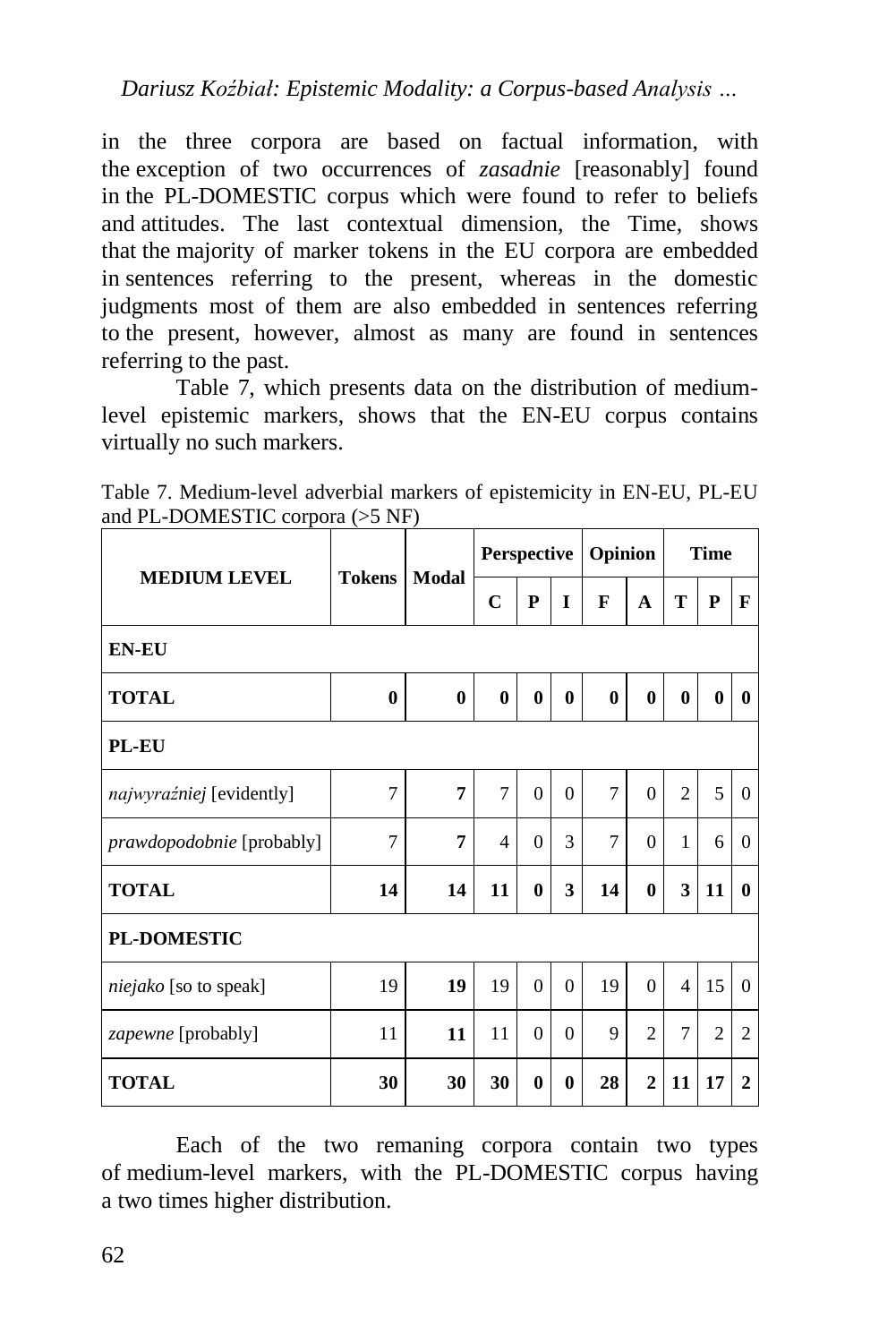#### *Comparative Legilinguistics 41/2020*

| <b>LOW LEVEL</b>     |    | <b>Modal</b><br><b>Tokens</b> | Perspective |              |          | Opinion |          | <b>Time</b>    |                |                |
|----------------------|----|-------------------------------|-------------|--------------|----------|---------|----------|----------------|----------------|----------------|
|                      |    |                               | $\mathbf C$ | $\mathbf{P}$ | I        | F       | A        | T              | ${\bf P}$      | $\mathbf{F}$   |
| <b>EN-EU</b>         |    |                               |             |              |          |         |          |                |                |                |
| allegedly            | 47 | 47                            | 47          | $\theta$     | $\theta$ | 47      | $\Omega$ | 33             | 14             | $\theta$       |
| possibly             | 19 | 19                            | 19          | $\mathbf{1}$ | $\Omega$ | 19      | $\Omega$ | $\overline{c}$ | 16             | $\overline{2}$ |
| <b>TOTAL</b>         | 67 | 67                            | 66          | $\mathbf{1}$ | $\bf{0}$ | 67      | $\bf{0}$ | 35             | 30             | $\overline{2}$ |
| PL-EU                |    |                               |             |              |          |         |          |                |                |                |
| rzekomo [allegedly]  | 30 | 30                            | 30          | $\theta$     | $\theta$ | 31      | $\Omega$ | 21             | 10             | $\Omega$       |
| jakoby [purportedly] | 27 | 27                            | 22          | 5            | $\theta$ | 28      | $\theta$ | 6              | 22             | $\mathbf{0}$   |
| <b>TOTAL</b>         | 57 | 57                            | 52          | 5            | $\bf{0}$ | 59      | $\bf{0}$ | 27             | 32             | $\bf{0}$       |
| <b>PL-DOMESTIC</b>   |    |                               |             |              |          |         |          |                |                |                |
| jakoby [purportedly] | 34 | 34                            | 15          | 13           | 6        | 34      | $\Omega$ | 13             | $\overline{4}$ | $\Omega$       |
| rzekomo [allegedly]  | 9  | 9                             | 9           | $\theta$     | $\Omega$ | 9       | $\Omega$ | 3              | $\mathbf{1}$   | $\Omega$       |
| <b>TOTAL</b>         | 43 | 43                            | 24          | 13           | 6        | 43      | $\bf{0}$ | 16             | 5              | $\bf{0}$       |

Table 8. Low-level adverbial markers of epistemicity in EN-EU, PL-EU and PL-DOMESTIC corpora (>5 NF)

Low-level epistemic markers, on the other hand, are distributed very evenly across the corpora, each of which has two types of synonymous markers (cf. Table 8). EU judges use *rzekomo* [allegedly] and *jakoby* [purportedly] alternately, whereas national judges exhibit preference for the marker *jakoby* [purportedly].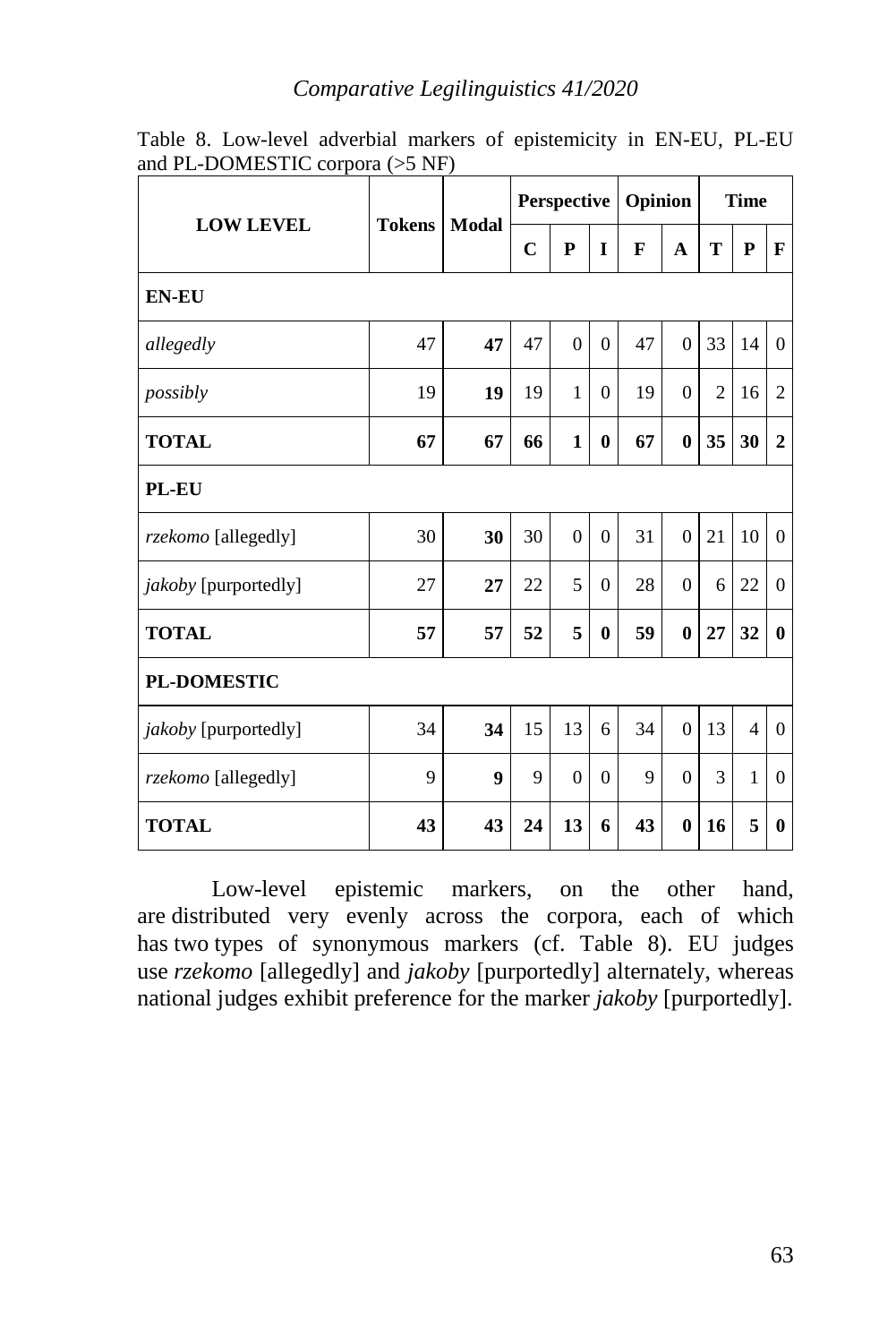|                               | <b>Tokens</b><br>Modal |              | <b>Perspective</b> |                |                | Opinion  |                         | <b>Time</b> |          |                |  |
|-------------------------------|------------------------|--------------|--------------------|----------------|----------------|----------|-------------------------|-------------|----------|----------------|--|
|                               |                        |              | $\mathbf C$        | ${\bf P}$      | I              | F        | A                       | T           | P        | F              |  |
| <b>HIGH LEVEL</b> $(>50$ NF)  |                        |              |                    |                |                |          |                         |             |          |                |  |
| <b>EN-EU</b>                  | 664                    | 664          | 653                | 9              | $\overline{2}$ | 664      | $\theta$                | 129         | 526      | 9              |  |
| PL-EU                         | 911                    | 911          | 897                | $\overline{7}$ | $\tau$         | 911      | $\overline{0}$          | 147         | 757      | $\overline{7}$ |  |
| PL-DOMESTIC                   | 899                    | 899          | 869                | 8              | 22             | 897      | $\overline{2}$          | 402         | 483      | 12             |  |
| <b>MEDIUM LEVEL</b> $(>5$ NF) |                        |              |                    |                |                |          |                         |             |          |                |  |
| <b>EN-EU</b>                  | $\Omega$               | $\mathbf{0}$ | $\Omega$           | $\Omega$       | $\Omega$       | $\Omega$ | $\Omega$                | $\Omega$    | $\Omega$ | $\theta$       |  |
| PL-EU                         | 14                     | 14           | 11                 | $\Omega$       | 3              | 14       | $\Omega$                | 3           | 11       | $\mathbf{0}$   |  |
| PL-DOMESTIC                   | 30                     | 30           | 30                 | $\Omega$       | $\Omega$       | 28       | $\overline{2}$          | 11          | 17       | 2              |  |
| <b>LOW LEVEL</b> $(>5$ NF)    |                        |              |                    |                |                |          |                         |             |          |                |  |
| <b>EN-EU</b>                  | 67                     | 67           | 66                 | $\mathbf{1}$   | $\theta$       | 67       | $\overline{0}$          | 35          | 30       | $\overline{2}$ |  |
| PL-EU                         | 57                     | 57           | 52                 | 5              | $\Omega$       | 59       | $\Omega$                | 27          | 32       | $\Omega$       |  |
| <b>PL-DOMESTIC</b>            | 43                     | 43           | 24                 | 13             | 6              | 43       | $\Omega$                | 38          | 5        | $\Omega$       |  |
| <b>EN-EU - Total</b>          | 731                    | 731          | 719                | 10             | $\overline{2}$ | 731      | $\bf{0}$                | 164         | 556      | 11             |  |
| PL-EU - Total                 | 982                    | 982          | 960                | 12             | 10             | 984      | $\bf{0}$                | 177         | 800      | $\overline{7}$ |  |
| PL-DOMESTIC - Total           | 972                    | 972          | 923                | 21             | 28             | 968      | $\overline{\mathbf{4}}$ | 451         | 505      | 14             |  |

Table 9. Summary of adverbial epistemic markers in the EN-EU, PL-EU and PL-DOMESTIC corpora

If we compare the total distribution of analyzed epistemic adverbs in the language of translated EU judgments and nontranslated Polish judgments, we will observe that they are almost equally represented in both PL-EU and PL-DOMESTIC judgments. They are, however, underrepresented in EN-EU judgments by ca. 25%. With regard to the first and second contextual dimension, that is the Perspective and the Opinion, both courts express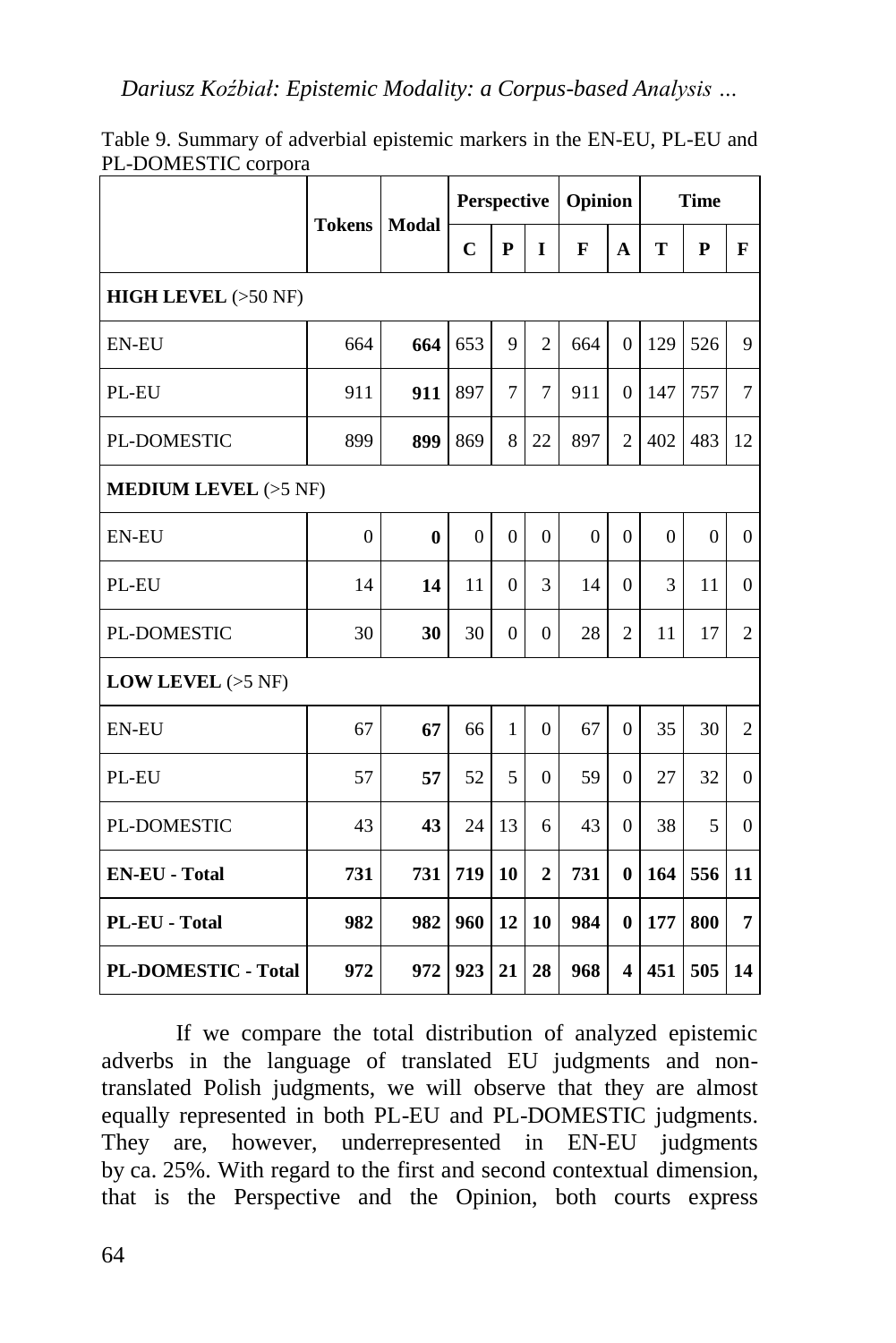predominantly their own views on the basis of factual information. In the case of the third contextual dimension adverbial exponents of epistemicity behave similarly to verbal markers in the case of both EU corpora; in the case of the PL-DOMESTIC corpus there is a noticeable difference in that regard, as adverbs are embedded mostly in sentences referring to the present, but almost equally frequently in sentences referring to the past. Epistemic adverbs are used to discuss future events only very rarely.

### **7. Conclusions**

The expression of epistemic modality is indispensable to judicial justification and reasoning across legal systems and languages. The results of the corpus-based analysis confirm that both EU and Polish judges rely heavily on epistemic verbs and adverbs to provide justification based on facts rather than beliefs and attitudes, while rarely reporting other parties' stance. The highest degree of convergence has been determined in the case adverbial epistemic markers; on the other hand, verbal markers are overrepresented in Polish-language versions of EU judgments as compared to nontranslated Polish judgments (cf. Tables 5 and 9). Despite the limitations imposed on this study it was possible to determine that there occurs a transfer of certainty between the judges and the primary and secondary audience of the judgments (Salmi-Tolonen 2005: 61), as frequently occurring high-level markers of epistemic modality act as linguistic tools which help the courts to present non-negotiable interpretation of the law, while presenting their propositions as having a high-level of commitment to their truthvalue, thus raising the overall level of authoritativeness and rhetorical force of judgments.

Further research should refine the presented model for categorizing epistemic markers by further adapting it to the genre (cf. Rubin 2010), analyze other word classes, such as adjectives and nouns (cf. Pontrandolfo and Goźdź-Roszkowski 2014, Goźdź-Roszkowski 2017a, Goźdź-Roszkowski 2017b). Furthermore, it should be borne in mind that manual categorization of epistemic markers based on the examination of their context of occurrence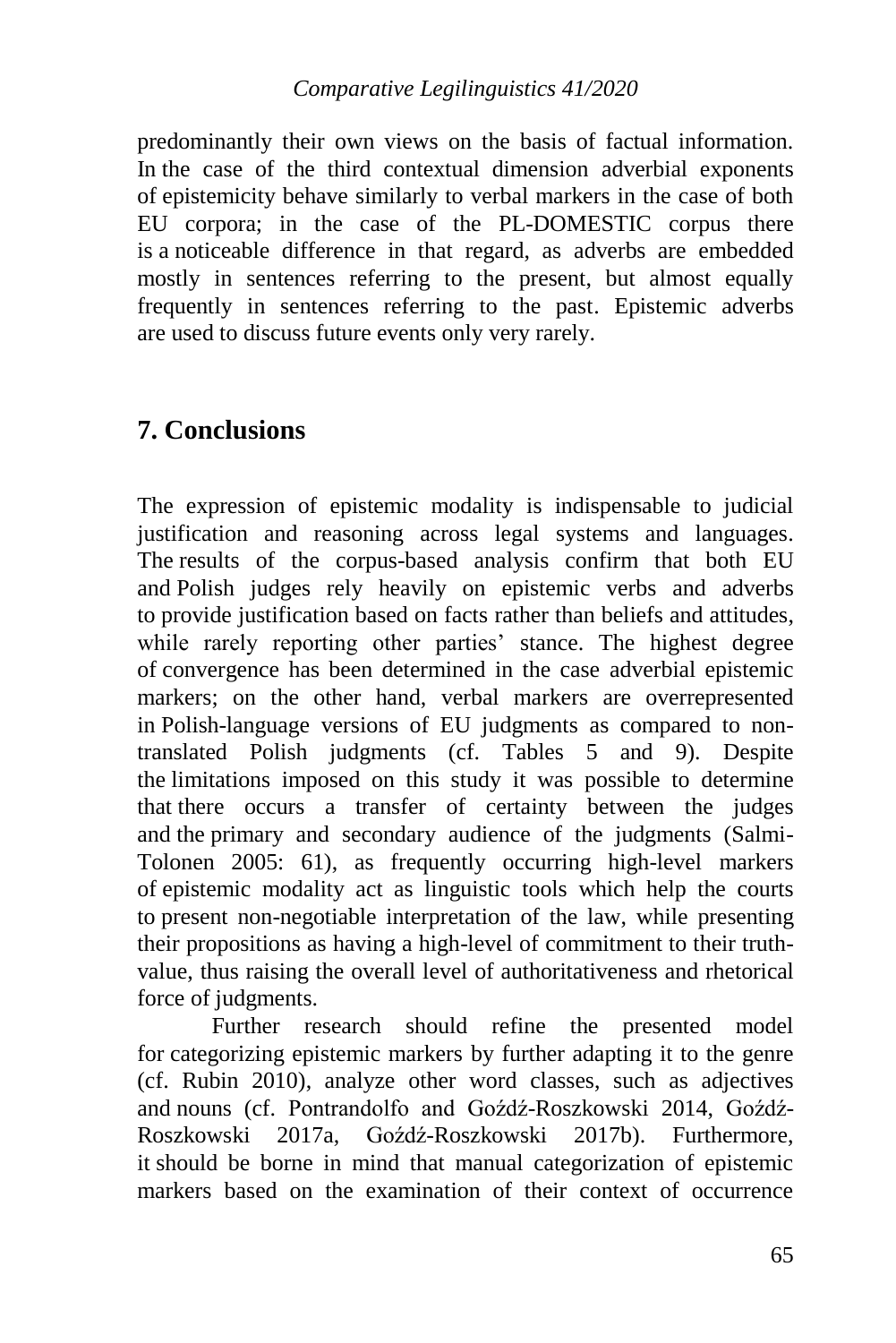(concordances) is a time-consuming endeavor, therefore, studies examining the nature of epistemicity in judgments could be conducted on corpora of fragments of judgments comprising exclusively justifications, so as to potentially limit the number of exponents expressing reported perspective and focus on the courts' own perspective. In addition, special attention should be paid to the subjective nature epistemic markers, which impedes any attemps at categorizing epistemic markers according to their level.

In general, the high salience of epistemic markers in the language of judgments confirms their importance to the genre, thus raising them to the status of a generic feature (cf. Coulthard and Johnson 2010: 10).

### **Bibliography**

- Anthony, Laurence. 2017. AntPConc (Version 1.2.1). Tokyo: Waseda University.
- Biel, Łucja. 2014. *Lost in the Eurofog*. Frankfurt am Main: Peter Lang.
- Biel, Łucja. 2016. Mixed corpus design for researching the Eurolect: A genre-based comparable-parallel corpus in the PL EUROLECT project. In *Polskojęzyczne korpusy równoległe. Polish-language parallel corpora*, eds. Ewa Gruszczyńska and Agnieszka Leńko-Szymańska, 197–208. Warsaw: Institute of Applied Linguistics.
- Bralczyk, Jerzy. 1978. *O leksykalnych wyznacznikach prawdziwościowej oceny sądów* [On lexical exponents of truth evaluation of propositions]. Katowice: Uniwersytet Śląski.
- Cheng, Winnie and Le Cheng. 2014. Epistemic modality in court judgments: A corpus-driven comparison of civil cases in Hong Kong and Scotland. *English for Specific Purposes* 33: 15–26.
- Coulthard, Malcolm and Alison Johnson. 2010. *The Routledge handbook of forensic linguistics*. London: Routledge.
- Danielewiczowa, Magdalena, 2008a. Jak nie należy opisywać przysłówków epistemicznych [How not to describe epistemic adverbs]. *Wiener Slawistischer Almanach* 72: 109–128.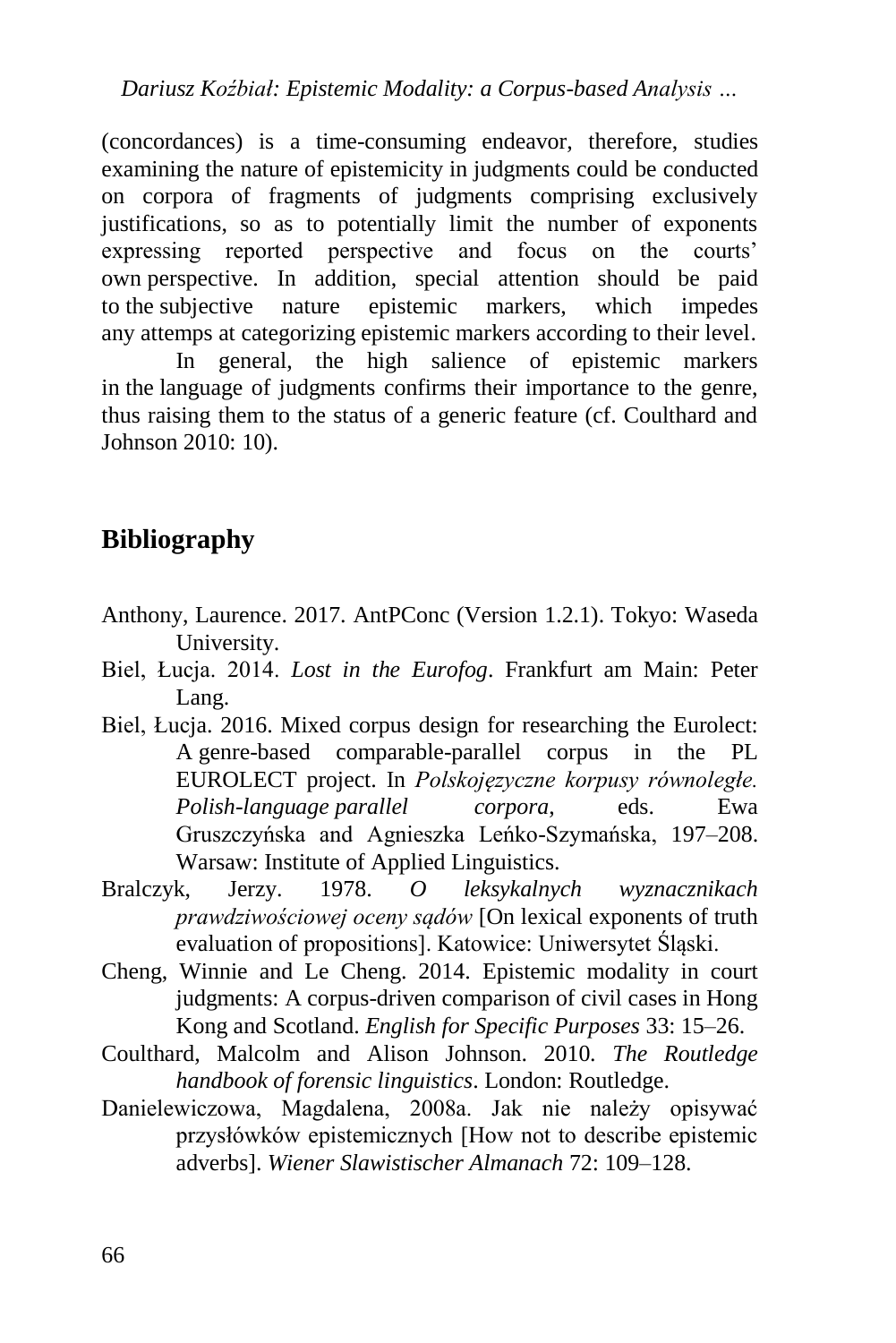- Danielewiczowa, Magdalena. 2002. *Wiedza i niewiedza. Studium polskich czasowników epistemicznych* [Knowledge and ignorance. Study of Polish epistemic verbs]. Warsaw: Katedra Lingwistyki Formalnej.
- Danielewiczowa, Magdalena. 2008b. Opis przysłówków epistemicznych jako wyzwanie teoretyczne [Description of epistemic adverbs as a theoretical challenge]. *Prace Filologiczne LIV. Seria Językoznawcza*: 47–62.
- Goźdź-Roszkowski, Stanisław. 2017a. Facts in Law. A comparative study of *fact that* and its phraseologies in American and Polish judicial discourse. In *Phraseology in legal and institutional settings: a corpus-based interdisciplinary perspective*, eds. Stanisław Goźdź-Roszkowski and Gianluca Pontrandolfo, 143–159. London: Routledge.
- Goźdź-Roszkowski, Stanisław. 2017b. Signalling sites of contention in judicial discourse. An exploratory corpus-based analysis of selected stance nouns in US Supreme Court Opinions and Poland's Constitutional Tribunal Judgments. *Comparative Legilinguistics* 32, 91–117.
- Grochowski, Maciej, Anna Kisiel and Magdalena Żabowska. 2014. *Słownik gniazdowy partykuł polskich* [The Nest Dictionary of Polish Particles]. Kraków: PAU.
- Grochowski, Maciej. 1986. Polskie partykuły: składnia, semantyka, leksykografia [Polish particles: syntax, semantics, lexicography]. *Prace Instytutu Języka Polskiego PAN* 62. Wrocław: Ossolineum.
- Grzegorczykowa, Renata. 1998. [1996] *Wykłady z polskiej składni* [Lectures in Polish syntax], 3<sup>rd</sup> ed. Warsaw: PWN.
- Grzegorczykowa, Renata. 2001. *Wprowadzenie do semantyki językoznawczej* [An introduction to linguistic semantics]. Warsaw: PWN.
- Halliday, Michael A.K. and Christian Matthiessen. 2004. *Introduction to Functional Grammar*, 3rd ed. London: Edward Arnold.
- Huddleston, Rodney and Geoffrey K. Pullum. 2002. *The Cambridge grammar of the English language*. Cambridge: CUP.
- Kilgarriff, Adam, Vít Baisa, Jan Bušta, Miloš Jakubíček, Vojtěch Kovář, Jan Michelfeit, Pavel Rychlý, and Vít Suchomel. 2014. The Sketch Engine: ten years on. *Lexicography* 1, 7–36.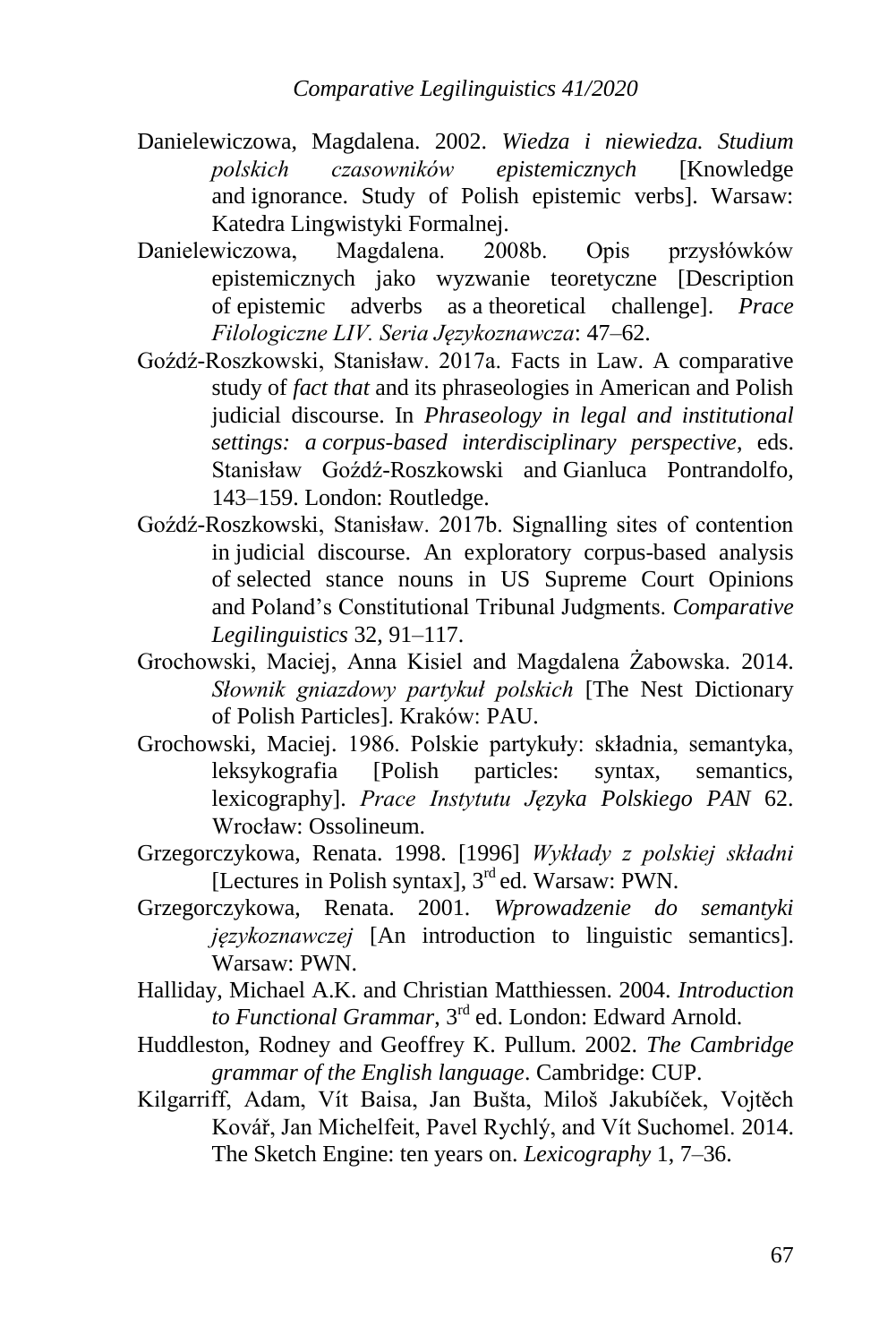*Dariusz Koźbiał: Epistemic Modality: a Corpus-based Analysis …*

- Matulewska, Aleksandra. 2010. Deontic modality and modals in the language of contracts. *Comparative Legilinguistics* 2, 75–92.
- Mazzi, Davide. 2007b. The construction of argumentation in judicial texts: Combining a genre and a corpus perspective. *Argumentation* 21(1), 21–38.
- Mazzi, Davide. 2015. "It must be obvious that this line of argument is utterly inconsistent…": on attitudinal qualification in English judicial discourse across legal systems. *Bulletin suisse de linguistique appliquée* 2, 51–67.
- Palmer, Frank R. 2001. *Mood and modality*. Cambridge: CUP.
- Pontrandolfo, Gianluca and Stanisław Goźdź-Roszkowski, 2014. Exploring the local grammar of evaluation: The case of adjectival patterns in American and Italian judicial discourse. *Research in language* 12(1), 71–91.
- Rozumko, Agata. 2013. Modal adverbs, particles and discourse markers across languages. Recent attempts at delimiting the categories in Anglophone and Polish linguistics. *Białostockie Archiwum Językowe* 13, 289–294.
- Rozumko, Agata. 2016. Linguistic concepts across languages: The category of epistemic adverbs in English and Polish. *Yearbook of the Poznan Linguistic Meeting* 2(1), 195–214. DeGruyter Open.
- Rozumko, Agata. 2017. Adverbial markers of epistemic modality across disciplinary discourses: A contrastive study of research articles in six academic disciplines. *Studia Anglica Posnaniensia* 52(1), 73–101.
- Rubin, Victoria L. 2006. *Identifying certainty in texts*. PhD diss., Syracuse University.
- Rubin, Victoria L. 2010. Epistemic modality: From uncertainty to certainty in the context of information seeking as interactions with texts. *Information Processing & Management* 46(5), 533–540.
- Rubin, Victoria L., Noriki Kando and Elizabeth D. Liddy. 2004. *Certainty categorization model*. Paper presented at the AAAI spring symposium: Exploring attitude and affect in text: Theories and applications, Stanford, CA.
- Rytel, Danuta. 1982. *Leksykalne środki wyrażania modalności w języku czeskim i polskim* [Lexical means of the expression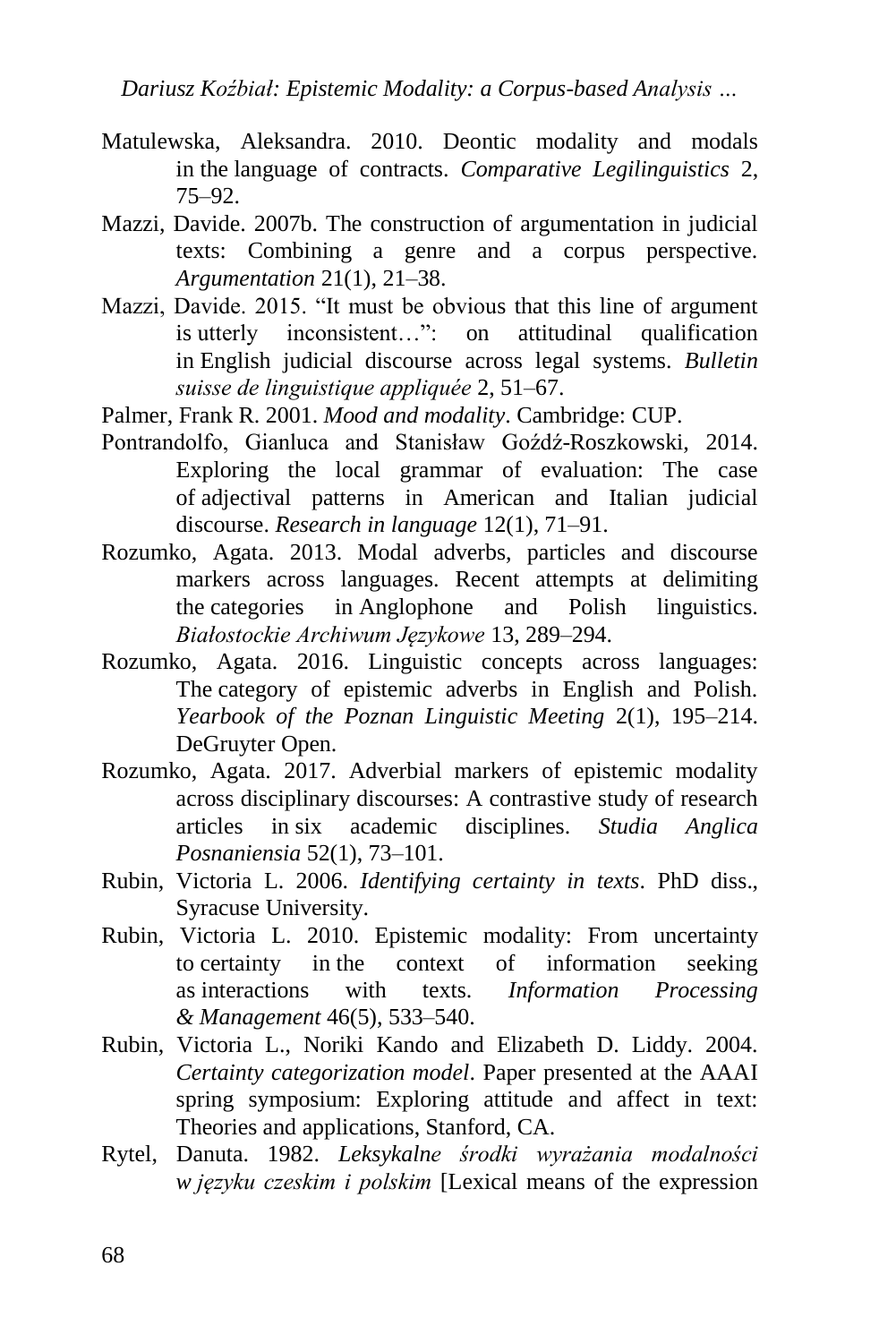of modality in Czech and Polish]. Wrocław: Zakład Narodowy im. Ossolińskich.

- Salmi-Tolonen, Tarja. 2005. Persuasion in judicial argumentation: The opinions of the Advocates General at the European Court of Justice. In *Persuasion across genres. A linguistic approach*, eds. Helena Halmari and Tuija Virtanen, 59–101. Amsterdam, Philadelphia: John Benjamins.
- Scott, Mike. 2017. WordSmith Tools version 7, Stroud: Lexical Analysis Software.
- Shethar, Alissa. 2002. Strategic uses of self and other perspectives. In *Perspective and perspectivation in discourse*, eds. Carl Friedrich Graumann and Werner Kallmeyer, 181–200. Amsterdam, Philadelphia: John Benjamins.
- Stępień, Marzena. 2008. O wzajemnym przenikaniu się ewidencjalności i modalności (na przykładzie wybranych polskich czasowników i wyrażeń funkcyjnych) [On the reciprocal influence of evidentiality and modality (on the example of selected Polish verbs and functional expressions)]. In *Lexikalische Evidenzialitätsmarker im Slavischen*, eds. Björn Wiemer and Vladimir A. Plungjan, Wiener Slawistischer Almanach Sonderband 72, 313–333. München: Otto Sagner.
- Szczyrbak, Magdalena. 2017. Modal Adverbs of Certainty in EU Legal Discourse: A Parallel Corpus Approach. In *Contrastive Analysis of Discourse-pragmatic Aspects of Linguistic Genres*, eds. Karin Aijmer and Diana Lewis, 91– 115. Cham: Springer.
- Tutak, Kinga. 2003. *Leksykalne nieczasownikowe wykładniki modalności epistemicznej w autobiografiach* [Lexical nonverbal exponents of epistemic modality in autobiographies]. Kraków: Księgarnia Akademicka.
- Warchał, Krystyna. 2015. *Certainty and doubt in academic discourse: Epistemic modality markers in English and Polish linguistics articles*. Katowice: Wydawnictwo Uniwersytetu Śląskiego.
- Wierzbicka, Anna. 2006. *English: Meaning and Culture*. New York: Oxford University Press.
- Żabowska, Magdalena. 2008. Polskie wyrażenia ewidencjalne a partykuły epistemiczne [Polish evidential expressions and epistemic particles]. In Lexikalische Evidenzialitätsmarker im Slavischen, eds. Björn Wiemer